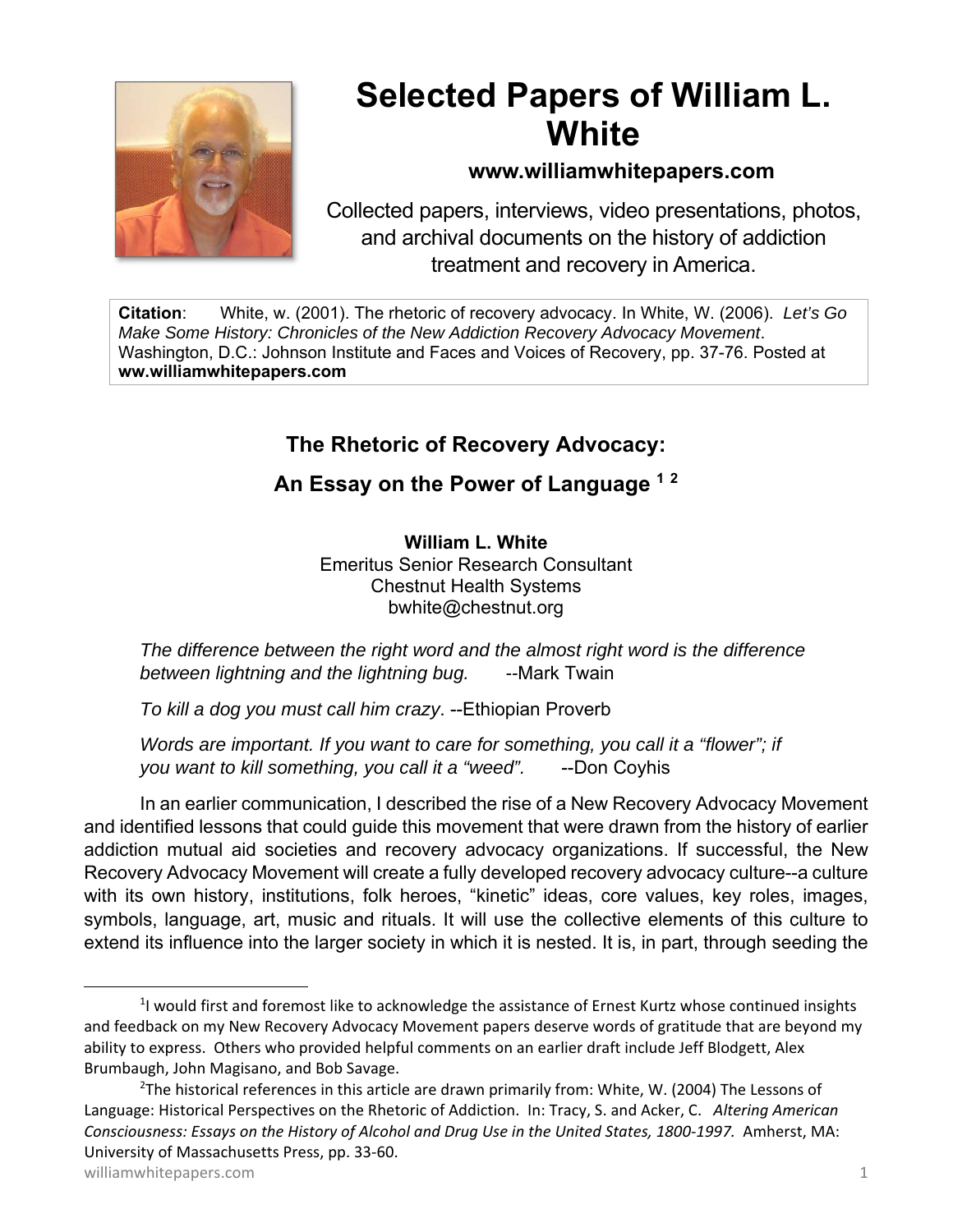larger society with these elements that advocacy movements achieve the changes that they are seeking. This paper will explore how one element of the recovery advocacy culture, that of language, can be used as a tool of self-transformation, constituency mobilization, and social and political change.

To begin this discussion, we should acknowledge that the childhood adage, "sticks and stones can break my bones, but names can never hurt me", is patently untrue. Words, and the meanings with which they are imbued can achieve accuracy and relevance or they can transmit dangerous stereotypes and half-truths. They can empower or disempower, humanize or objectify, engender compassion or elicit malignant fear and hatred. Words can inspire us or deflate us, comfort us or wound us. They can bring us together or render us enemies. Put simply, our lives are profoundly shaped by the words we apply to ourselves and those that come to us from others. The shaping/transforming/deforming power of labels is particularly compelling: Educators have long noted the self-fulfilling power of labeling children.

For more than two centuries, addicted and recovering people in America have been the object of language created by others. People experiencing severe and persistent alcohol and other drug problems have inherited a language not of their own making that has been ill suited to accurately portray their experience to others or to serve as a catalyst for personal change.

When historically stigmatized peoples create social movements to free themselves from their "stained identities" and to alter the social conditions within which they are stigmatized, they often begin with processes of renaming, story reconstruction and story telling that are designed to alter their perceptions of themselves individually and collectively.<sup>3</sup> Such processes identify and diminish the effects of internalized stigma (shame, hopelessness, helplessness, passivity) and make individual and collective action possible. In this emergence, stigmatized peoples reject labels applied to them by others and replace this language with words of their own choice or creation.

Focusing on the subtle meaning of words--rejecting some while embracing others--is far more than a matter of shallow political correctness. It is about changing the way addicted and recovering people see themselves and are seen by others. It is about changing the language that affects social policies and is in turn affected by those policies. Changing language is a way to personally and culturally close one chapter in history and open another.

The New Recovery Advocacy Movement is faced with several choices. It can continue to stigmatize its members by using a poisoned language incongruent with its mission and core values. The Movement can try to rehabilitate the existing language by reframing it or squeezing as much poison out of it as possible, or the New Recovery Advocacy Movement can coin and promulgate a new pro-recovery vocabulary.

What I hope to do in this brief essay is to offer some historical and personal reflections on the words that have been the central tools in conceptualizing both alcohol and other drugrelated problems and their resolution. My goal is to stimulate discussion about the layers of potential meaning that fill much of this language. For the New Recovery Advocacy Movement to be "new," it will need a fresh and dynamic language to free it from the echoes of the past. In this

<sup>&</sup>lt;sup>3</sup>This renaming is evolutionary through the life of such movements, e.g., the most degrading of epithets gave way to Negro, then Black, then African American, and the more recent and embracing People of Color. The New Recovery Advocacy Movement will likely go through similar processes of language evolution.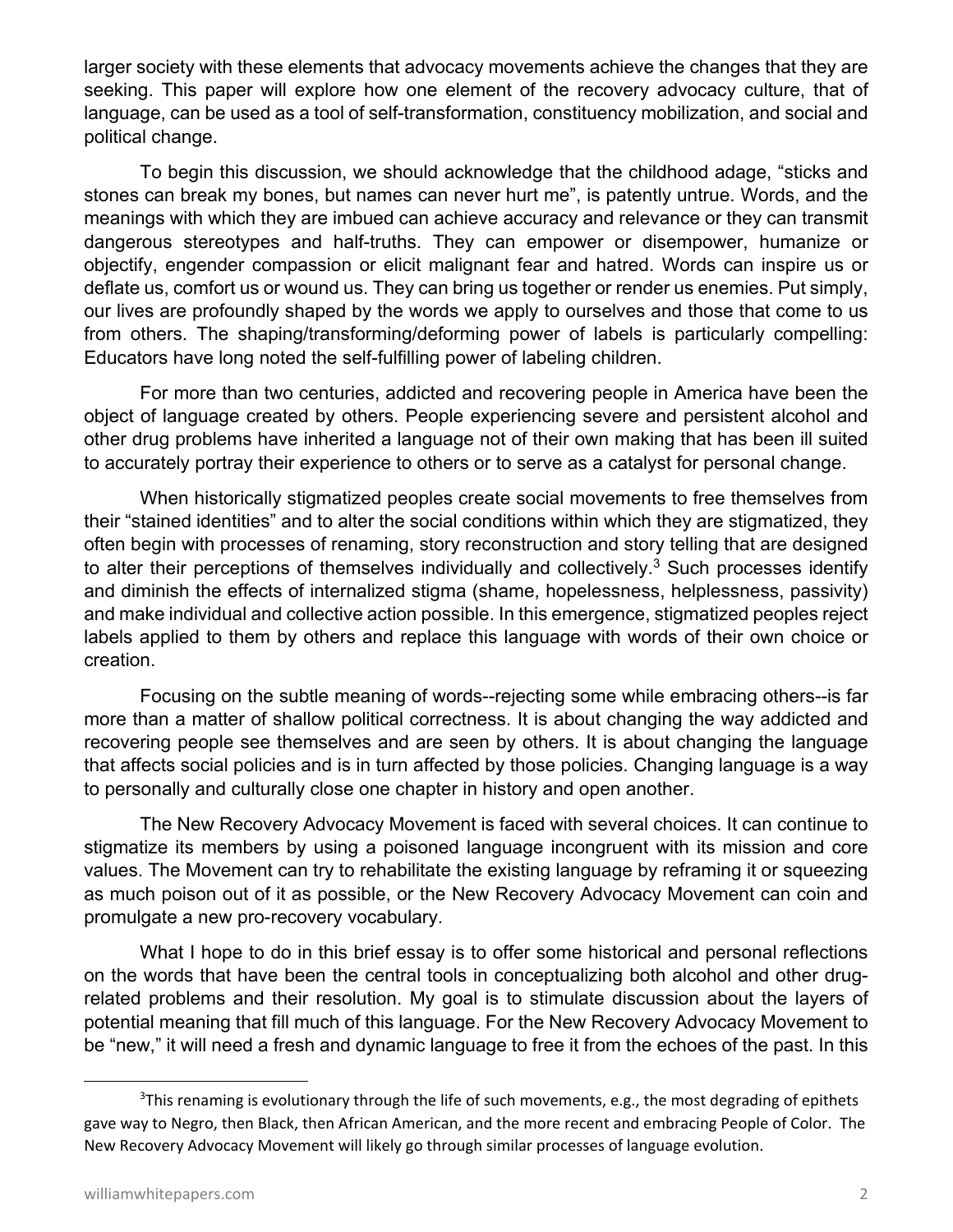essay, I will call for the abandonment of some long-used words, the careful re-examination of other words, and the elevation of yet other words to the center of the New Recovery Advocacy Movement.

Recovering people need a pro-recovery language to interpret their own experience, to communicate with each other, and to give the larger culture more accurate and respectful words to depict the nature of severe and persistent AOD problems and how those problems may be resolved. By claiming the right to speak publicly and to frame their experience in their own language, recovering people are politicizing (in the best sense of this term) what up until now have been their own private experiences. Words have been used to wound addicted and recovering people--to declare their status as outcasts. Words can also be used to heal addicted and recovering people and invite them into fellowship with each other and the larger society.

#### **Words/Concepts We Need to Abandon**

 *These words are razors to my wounded heart.*

#### --William Shakespeare

Communities of color have shed (or reframed) other-applied names and re-christened themselves as they came of age and matured as communities. For isolated individuals to come together as a group, they must come to see and define that which characterizes them as a distinct people. When those distinguishing qualities have been defined by others in terms of disrespect and disrepute, these terms must be cast away and new labels elicited from their collective aspirations. All modern rights and liberation movements have understood this need to shape their own language and images. The New Recovery Advocacy Movement, as it moves towards its own self-examination and coming of age, will, like the movements before it, confront this issue of language. As a contribution to this work, I would like to recommend that several words/phrases be cast aside by the New Recovery Advocacy Movement.

#### **Abuse**

Of all the words that have entered the addiction/treatment vocabulary, "abuse" is one of the most ill-chosen and, as Mark Keller once characterized it, pernicious. First of all, to suggest that the addict mistreats the object of his or her deepest affection is a ridiculous notion. Alcoholics do not "abuse" alcohol (mixing Jack Daniels with fruit punch does come to mind here) nor do addicts "abuse" drugs. Addicts, more than anyone, treat these potions with the greatest devotion and respect.

In addition to being technically incorrect, references to alcohol/drug/substance "abuse" drip with centuries of religious and moral censure. In 1673 Increase Mather in his sermon, "Woe to Drunkards" proclaimed that alcohol was the "good creature of God" but that the "abuse of drink" was "from Satan".4 Terms such as *alcohol abuse*, *drug abuse*, *substance abuse* all spring from religious and moral conceptions of the roots of severe alcohol and other drug problems. They define the locus of the problem in the willful choices of the individual, denying how that power can be compromised, denying the power of the drug, and denying the culpability of those whose financial interests are served by promoting and increasing the frequency and quantity of drug consumption.

<sup>4</sup> Lender, M. (1973). Drunkenness as an Offense in Early New England: A Study of >Puritan= Attitudes. *Quarterly Journal of Studies on Alcohol*, p 353.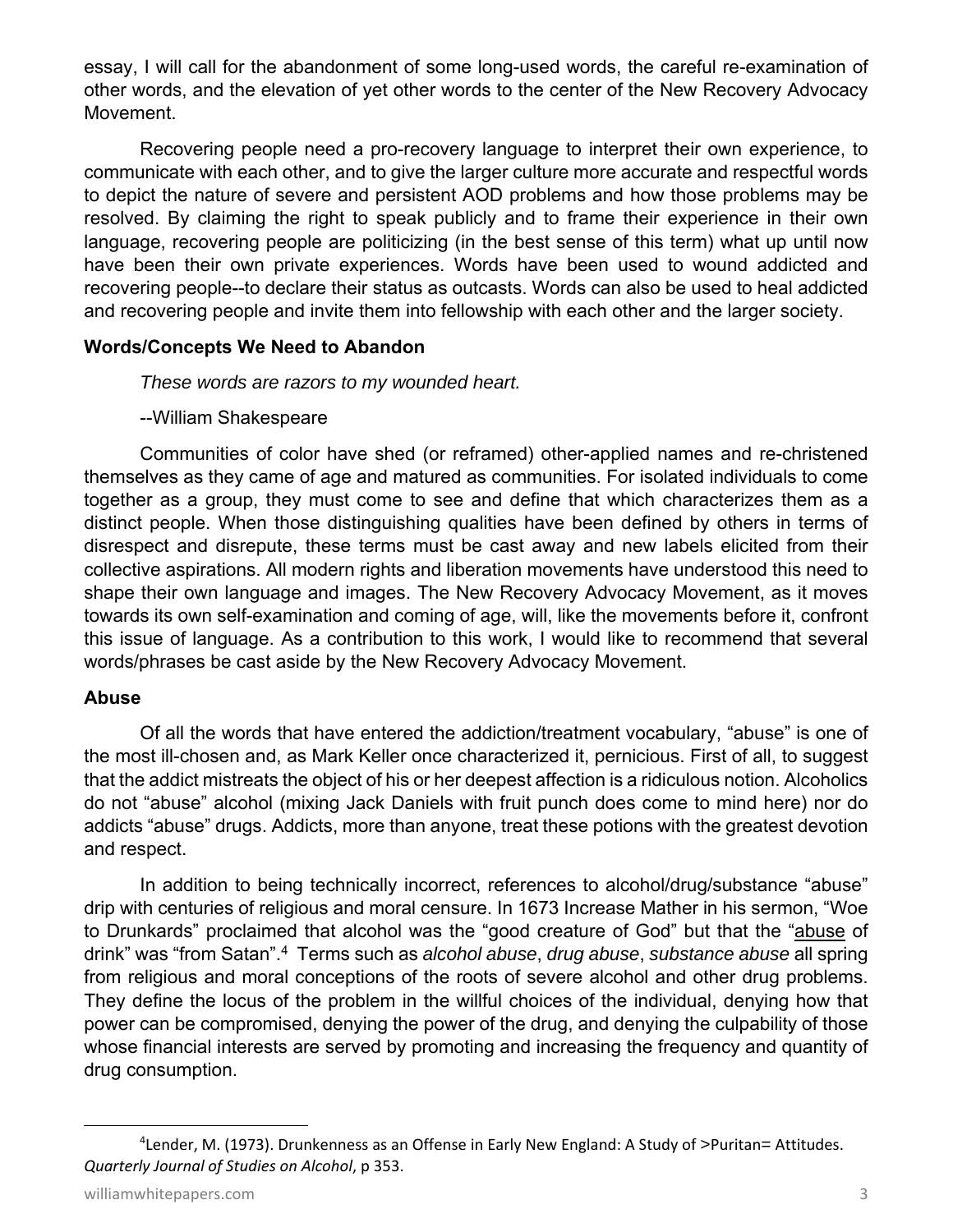*Abuse* has long implied the willful commission of an abhorrent (wrong and sinful) act involving forbidden pleasure, e.g., the historical condemnation of masturbation as *self-abuse*. 5 The term has also come to characterize those of violent and contemptible character--those who abuse their partners, their children or animals. It was the very weight of this history that led the National Commission on Marihuana and Drug Abuse to criticize the term "drug abuse" in 1973. The Commission suggested that "continued use of this term with its emotional overtones, will serve only to perpetuate confused public attitudes about drug using behavior." The term gained even greater prominence following the Commission's report.

To refer to people who are addicted as alcohol, drug or substance *abusers* misstates the nature of their condition and calls for their social rejection, sequestration and punishment. There is no other medical condition to which the term "abuse" is applied. If we truly believe that addiction is a serious health problem, then why do we continue to have departments and centers of substance abuse? The terms *abuse* and *abuser* should be now and forever be abandoned in discussions of people with severe and persistent alcohol and other drug-related problems.

#### **Self-help**

It is common to refer to Alcoholics Anonymous, Narcotics Anonymous, Women for Sobriety and other such organizations as "self-help" groups or refer to a broader "self-help" movement. Ernest Kurtz and William Miller have quite insightfully noted that such designation conveys a "pulling-oneself-up-by-the-bootstraps" image of addiction recovery. They noted, in contrast to this image, that people who seek help from such groups usually do so as an acknowledgment that all attempts at self-help have failed. $6$  Recovery in many support groups is not "self-help" but the utilization of resources and relationships beyond the self. As such, the New Recovery Advocacy Movement organizations could more correctly depict these groups as "recovery support" or "mutual aid" groups.

#### **Untreated Alcoholics / Untreated Addicts**

In the lobbying for parity (the funding of addiction treatment on par with other medical disorders), one endlessly hears about the personal and social costs of "untreated addiction" and about the number of "untreated alcoholics" and "untreated addicts" that are now denied access to treatment. While such language well-serves the parity argument, it implies that the pathway into recovery inextricably requires passage through professionally-directed treatment. This is simply not true. Referring to people still suffering from addiction as "people not yet in recovery" is a far more accurate and preferable term than depicting such people as "untreated."

#### **Consumer**

The term, *consumer*, when used as a synonym for recovered and recovering people, is a misnomer. Like "untreated alcoholics" or "untreated addicts", the term implies that all people in recovery have been, or need to be, consumers of treatment services. By speaking of "consumer representation", the language narrows participation in policy development to people who have participated in treatment rather than to the larger pool of addicted and recovering/recovered

<sup>5</sup> Renaud, J. (1989). Substance Abuse is Language Abuse. *The Counselor,* July/August 7(4):26‐27. Others who have argued against the application of "abuse" to severe and persistent alcohol and other drug problems include James Royce, Mel Schulstad, Neil Scott, and the Society of Americans for Recovery.

<sup>&</sup>lt;sup>6</sup>Miller, W. and Kurtz, E. (1994). Models of alcoholism used in treatment: Contrasting AA and other perspectives with which it is often confused. *Journal of Studies on Alcohol*, pp.159‐166 (March).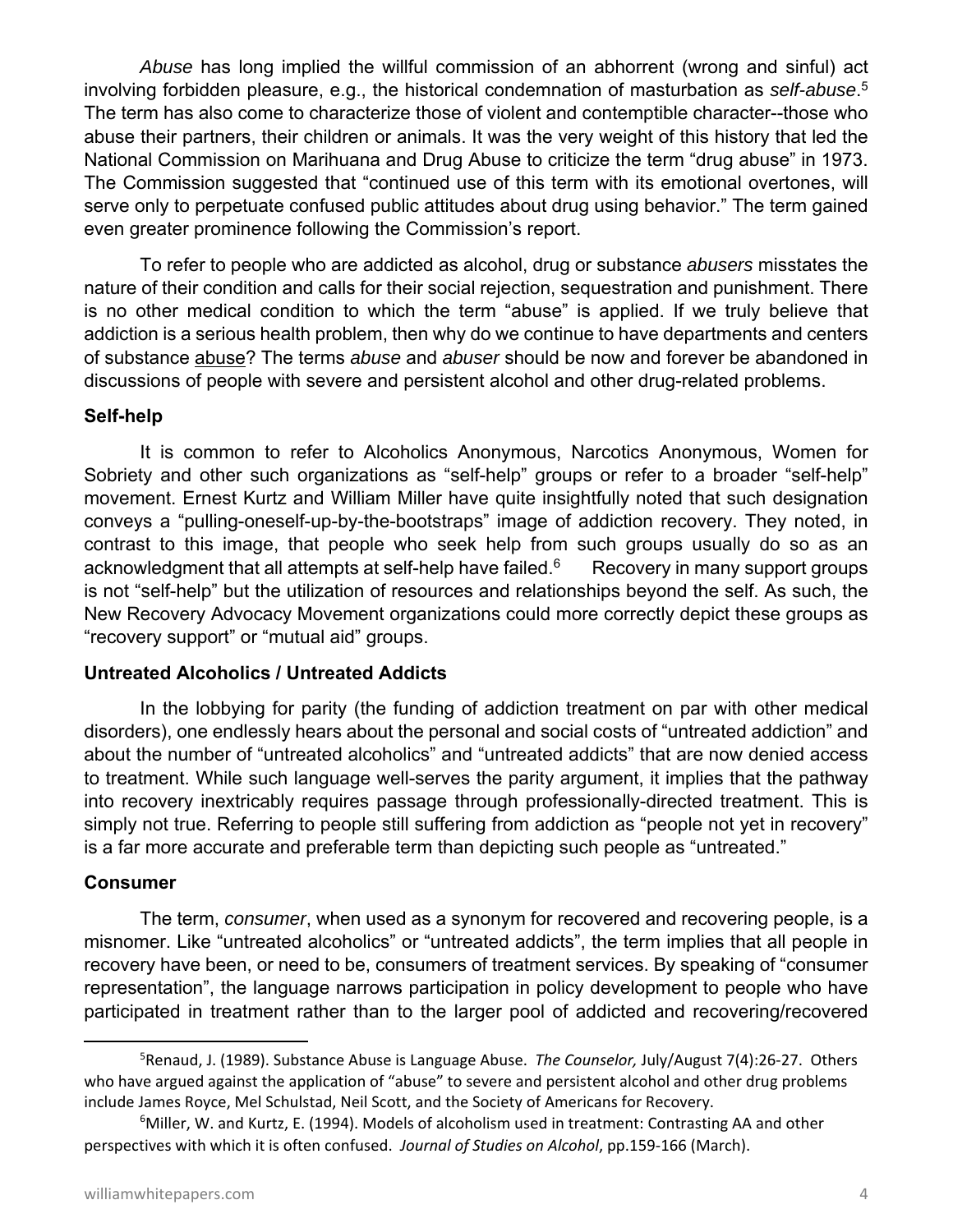people. Those who seek treatment and those who do not seek treatment constitute different populations of people, making it impossible for the former to speak for the experiences and needs of the latter. (If, for example, we want to ascertain how to reach those who need but have never utilized treatment services, we should conduct focus groups with them rather than ask the most successful treatment graduates how to reach that group.) The focus should be not on "consumer representation" but on "constituency representation" or "recovery representation" and all that the latter terms imply by way of diversity.

#### **The Language of Self-Pity**

Any new movement must define itself within the times and social context in which it finds itself. Over the past half-century, Americans have experienced social movement after social movement--each vying for attention, each claiming an emotional debt, each seeking redress for past wrongs. As a result, America is today suffering from compassion fatigue. Its tolerance for old and new demands is so low that any new movement risks inciting a rapid backlash of derision that could hurt the very cause it seeks to promote. Great care must thus be taken in using the rhetoric and methods of earlier movements.

America has lived through the "me decade" of the 1980s and the security of widespread prosperity of the 1990s, but a new century is opening with many themes worth noting: heightened financial insecurity, a growing sense of depersonalization and diminished sense of control over most aspects of our lives, and a diminishment of respect for professions that historically protected the vulnerable (physicians, clergy, lawyers, etc.). The New Recovery Advocacy Movement must position itself in this cultural stew.

Any language that even hints at self-pity will doom the legitimate aims of this movement. While the New Recovery Advocacy Movement, like its predecessors, is, at least in part, a rights movement, this is not the moment to push such issues to the fore. What is needed are themes that strike strong emotional cords in the culture at large. What will get America's attention is not a call for sympathy or redress of past and present insults to addicted and/or recovering people, but articulating themes of gratitude, responsibility and service. (See later discussions). What will grab the attention of the culture is a movement whose members are coming together not in supplication but in service; not asking for something, but offering something; not advocating for themselves, but for others; not acting as individuals, but in communion; and not seeking solutions through formal institutions but through the community itself.

#### **Words/Concepts We Need to Discuss and Debate**

While some words may need to be changed, others need to be carefully analyzed and discussed. A few of my nominations in this category are: alcoholic/addict, disease, treatment works, stigma, recovered/recovering, relapse, and enable.

#### **Alcoholic/Addict**

How shall we refer to this condition in which people in spite of their best intentions continue to consume psychoactive drugs at a frequency and intensity that destroys them and those around them? How shall we refer to people with severe and persistent alcohol and other drug-related problems? To sort out the kind of language that will best serve the New Recovery Advocacy Movement requires that we raise an important point: Language that has a high degree of meaningfulness and usefulness in intra-group communication might have unforeseen, harmful consequences in extra-group communication. Positioned on the boundary between the recovery world and the civilian world, the New Recovery Advocacy Movement may need to use one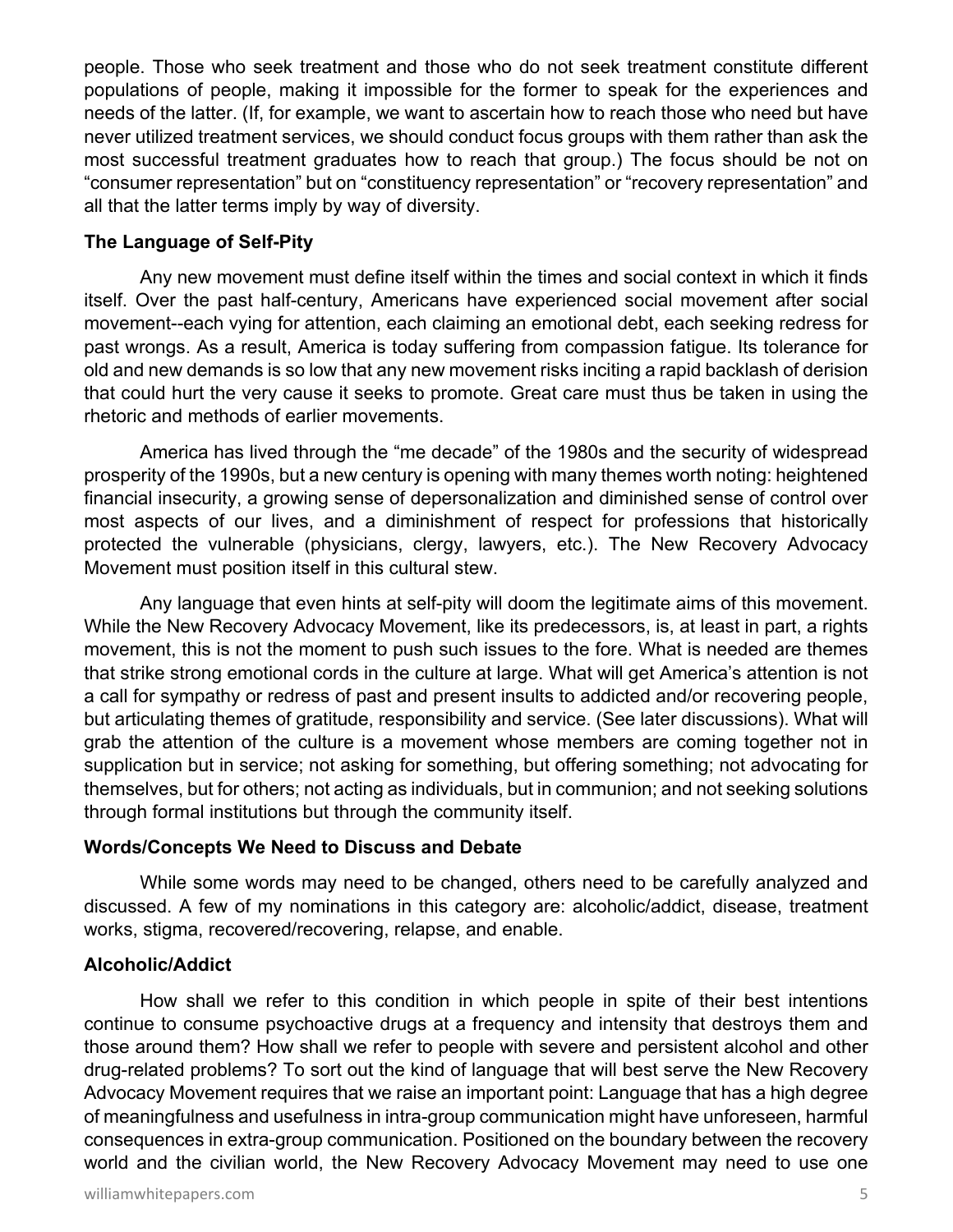language when it turns inward and another language when it turns outward to communicate with the larger society.7

The terms *alcoholic* and *addict* have provided people with severe and persistent alcoholic and drug problems an important set of tools to understand the specific nature of their problem, to take ownership of that problem, and to understand where they should seek help for that problem. The words have been an important part of addict-physician and addict-addict communication for more than a century. The terms *alcoholic* and *addict* are foundational terms in Alcoholics Anonymous and Narcotics Anonymous and in many addiction treatment programs, even though *alcoholism* and *alcoholic* are no longer used as official diagnoses. The words have had, and will continue to have, value in helping individuals understand aspects of their experience and their own personhood that would otherwise be inexplicable and to use this understanding to resolve their alcohol- and drug-related problems.

These same terms used in common discourse outside therapeutic and recovery circles have done something of a disservice. They have contributed to the tendency to define all alcoholand drug-related problems within the rubric of the clinical entities of alcoholism and addiction. Because of the moral stigma attached to these severe conditions, the labels have themselves become an obstacle to people seeking resolution of AOD problems in a timely manner. When people experience problems with alcohol and other drugs, they and those around them seem to be fixated on the question, "Am I (or, Is ) an alcoholic?" It is only natural that such a stigmatized label would be resisted. The focus in this situation shifts from the problem to the fear of the label and its stigmatizing consequences. Embracing large numbers of people within the rubric of "alcoholic" or "addict" also conveys the impression that these individuals are the same. Referring to people by their shared medical diagnosis assumes any important differences have been lost to the homogenizing influence of their disorder. "Disease first" language, as opposed to "people first" language, obliterates individual differences and depersonalizes those to whom the label is applied.

Popular terms for people with severe and persistent alcohol/drug problems have for the past two centuries included *drunkard, sot, soaker, hard case, wino, rum-sucker, junkie, dope fiend, speed freak, acid/pot head*, and a wide variety of clinical terms: *oinomaniac, dipsomaniac, inebriate, and narcomaniac*, among the more colorful. I believe that use of the terms *alcoholic* and *addict* and other euphemisms will continue well into the future in alcoholic-alcoholic and addict-addict communications. Such communication reflects the way that stigmatized groups can take a clinical term (or social epithet) and transform it into something positive--positive in terms of facilitating change and positive in terms of intra-group identification.

Members of the New Recovery Advocacy Movement need to discuss whether it is time to drop such objectifying labels in communications to the public in preference for a more respectful and less stigmatizing "people first" language. The terms *alcoholic* and *addict* could be relegated to intragroup communication while being replaced in public communications with the phrase "person/people experiencing an alcohol/drug problem." Such a stance might deflect the arcane arguments over whether someone is or is not this something called an "alcoholic" or "addict" to the much more concrete and verifiable question of whether alcohol and other drugs are creating problems in his or her life.

 $7$ I am indebted to Ron Roizen for introducing me to this notion.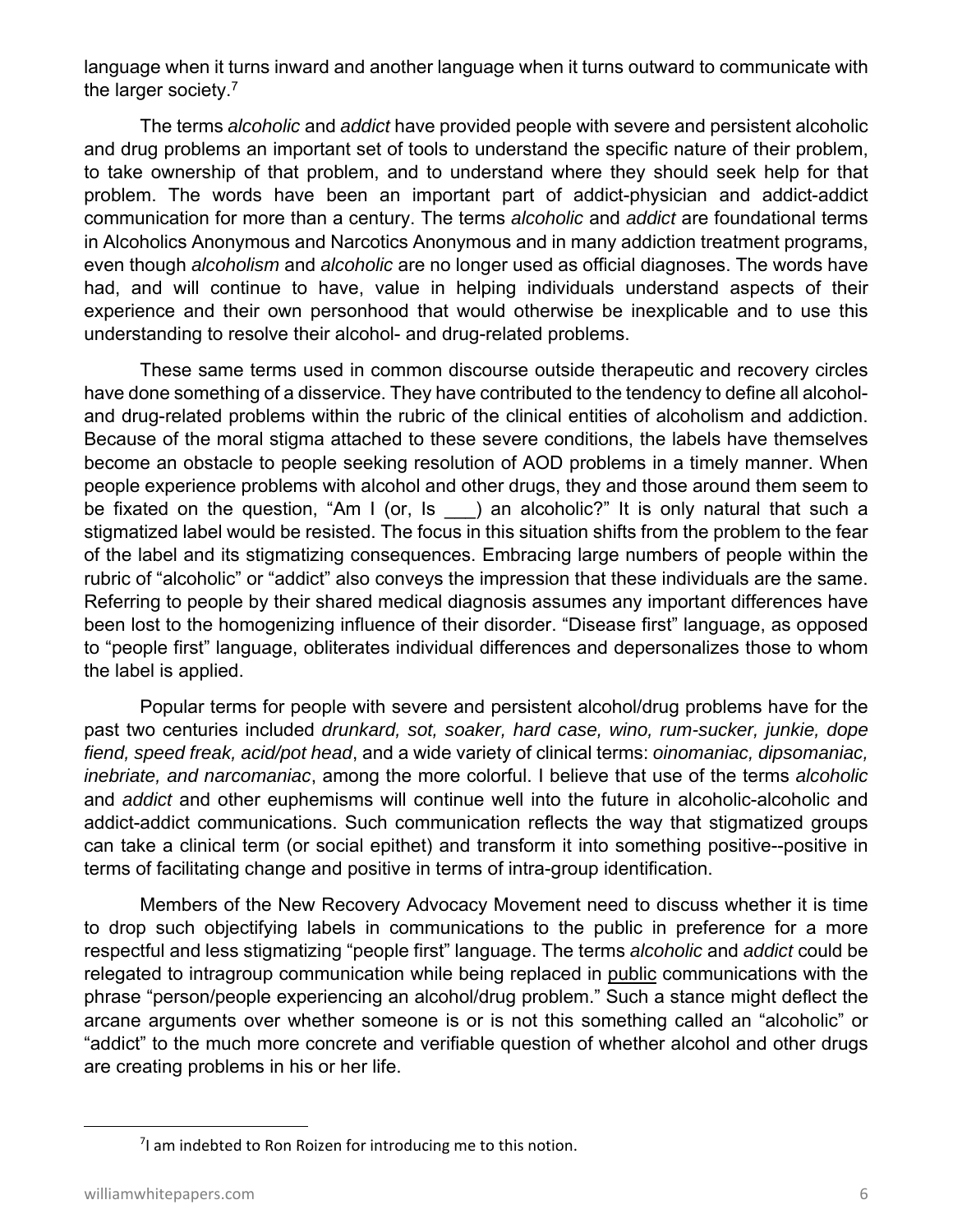I believe this shift from labeling someone a thing to describing what a person is experiencing is worthy of serious consideration. The former implies an unchangeable status; the latter a circumstance that can be time-limited and potentially resolvable. People first language emphasizes the person before the disorder. This recommended language also implies that not all problems related to alcohol and other drugs are problems of alcoholism or addiction. It is more respectful and less stigmatizing and it suggests that if a person=s alcohol or drug consumption is creating problems, then he or she should do something about it, regardless of whether the labels alcoholism/alcoholic or addiction/addict apply. It may be time recovering people joined other historically stigmatized groups in rejecting "labeling language" and embracing a "people first" language in their public communications. The challenge will be to find words that are accurate and respectful while still facilitating ease of communication.

#### **Disease / Disease Concept**

The proclamation that "alcoholism is a disease"<sup>8</sup> was the foundation of the modern alcoholism movement and became the dominant mantra in the emergence of a modern field of addiction treatment. In the last two decades of the  $20<sup>th</sup>$  century, debates surrounding the conceptualization of addiction as a disease have reached a crescendo of controversy and professional acrimony.<sup>9</sup> Historical momentum places the "disease concept" at the feet of the New Recovery Advocacy Movement. It is both inevitable and desirable that the potential role and relative value of this idea be thoroughly discussed and debated within the New Recovery Advocacy Movement.

There are at least three potential choices. First, the New Recovery Advocacy Movement could, like the movements that preceded it, make an addiction disease proclamation one of its core ideas. Second, the New Recovery Advocacy Movement could reject this concept as untenable and seek alternative ways to portray alcohol and other drug problems. Third, the New Recovery Advocacy Movement could, like A.A., declare a stance of neutrality in the addiction disease debate. There are several arguments that make the third of these options worthy of consideration.

While many A.A. members speak of alcoholism as a "disease"<sup>10</sup> or in other medical metaphors, they do so not so much as a declaration of A.A. policy or of science but as sensemaking ("It explains many things for which we cannot otherwise account.")<sup>11</sup> The contemporary use of such medicalized language does not reflect the heart of A.A.'s view of alcoholism as represented in its basic texts. Ernest Kurtz, author of *Not-God: A History of Alcoholics Anonymous*, challenges the frequent attribution of the disease concept to A.A.

*On the basic question, the data are clear: Contrary to common opinion, Alcoholics Anonymous neither originated nor promulgated what has come to be called the disease concept of alcoholism. Yet its members did have a large role in spreading and popularizing that understanding.12*

 $12$ Kurtz, E. (in press) Alcoholics Anonymous and the disease concept of alcoholism. Alcoholism Treatment Quarterly.

<sup>8</sup> Mann, M. (1944). Formation of a National Committee for Education on Alcoholism. *Quarterly Journal of Studies on Alcohol,* 5(2):354.

<sup>9</sup> White, W. (In Press) Addiction disease concept: Advocates and critics. *Counselor.* 

<sup>&</sup>lt;sup>10</sup> References to "disease" are more likely to reflect the culture of addiction treatment than the culture of A.A.. (See Kurtz, 2000 footnoted below)

<sup>11</sup>*Alcoholics Anonymous*, 1976, p. xxiv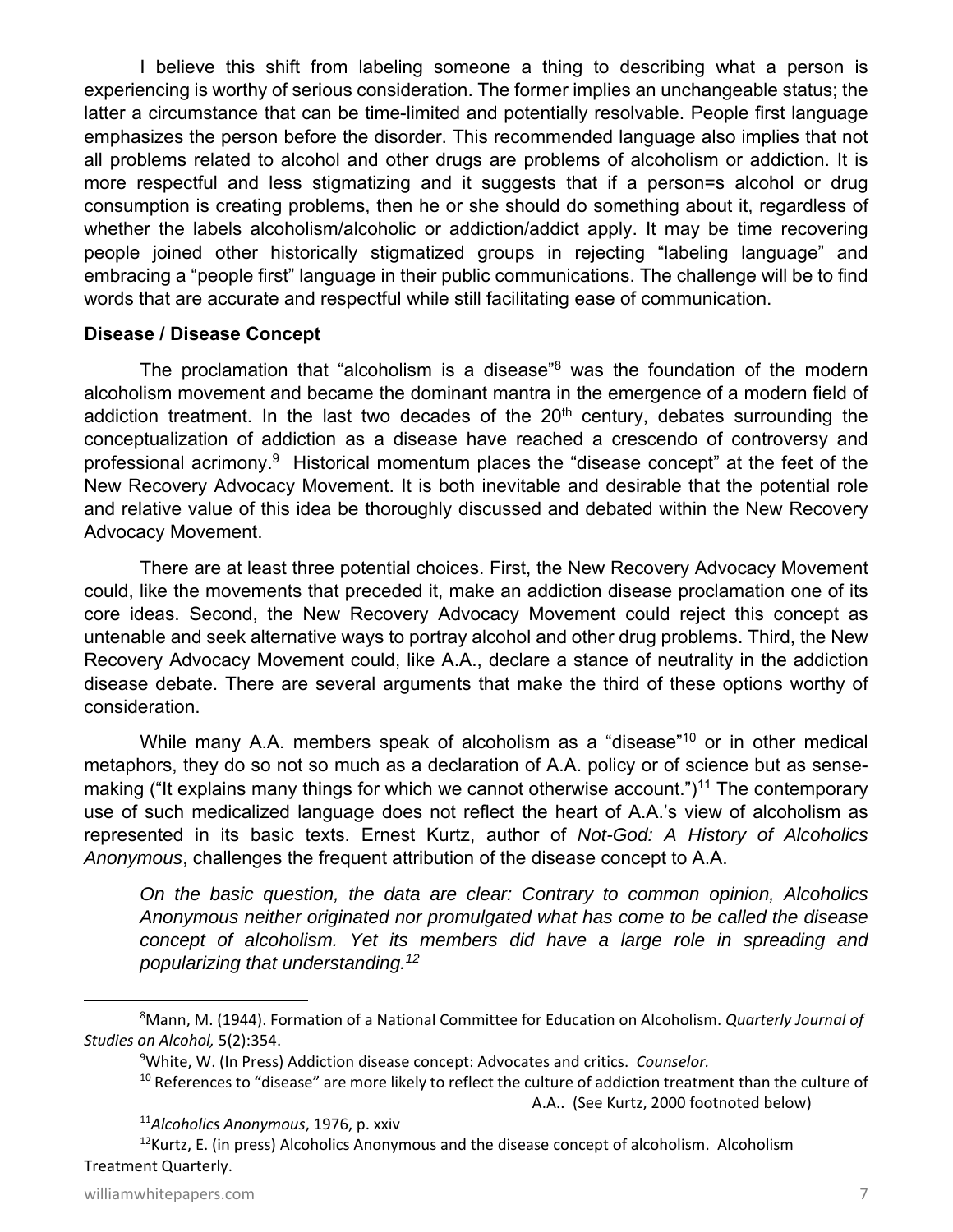When A.A. Cofounder Bill Wilson was asked in 1961 whether alcoholism was a disease, he replied:

We have never called alcoholism a disease because, technically speaking, it is not a *disease entity. For example, there is no such thing as heart disease. Instead there are many separate heart ailments, or combinations of them. It is something like that with alcoholism. Therefore we did not wish to get in wrong with the medical profession by pronouncing alcoholism a disease entity. Therefore we always called it an illness, or a malady--a far safer term for us to use.13*

Wilson's point here is that A.A.'s focus was not on the debate about the nature of alcoholism, but on the affirmation that there was solution to alcoholism. This is a stance worthy of consideration.

The New Recovery Advocacy Movement must be able to embrace people across multiple cultural contexts who develop alcohol and other drug-related problems through varied paths and which unfold in varied patterns. The arms of the New Recovery Advocacy Movement must be wide enough to embrace widely divergent metaphors to understand and resolve AOD problems. What the New Recovery Advocacy Movement brings so uniquely to these problems is an unequivocal message of hope that they can be solved.

It is not up to recovering people to declare whether addiction is or is not a disease: Such matters are not determined by a vote of the afflicted. Whether severe and persistent alcohol and other drug problems constitute a "disease" is a question for medical science and medical practitioners. What recovering people can bring to this problem is LIVING PROOF of: 1) the reality of recovery, 2) the diversity of patterns of recovery, and 3) the variety of methods used to achieve recovery. While all manner of specialists can claim expertise on addiction, recovering people stand alone in terms of their collective knowledge of how recovery can be initiated and sustained.

Those who advocate placing "disease" language at the forefront of the New Recovery Advocacy Movement often claim that THE biological cause of addiction will be soon found and that the New Recovery Advocacy Movement should lay the social groundwork for that discovery. I have long dreamed of this discovery, and yet I have come to think that this very discovery could have unanticipated and profoundly negative consequences as well as great potential benefit. Let me give two examples. First, in the current social climate, the discovery of anything claimed to be THE primary biological factor in addiction (and its accompanying biological markers) could lead to new forms of invasiveness and discrimination relating to everything from occupational opportunities to access to health and life insurance. Second, what might it mean to people already in recovery from AOD problems who were to discover that they did not possess this newly discovered X factor but who have used a disease metaphor to anchor their recoveries? The New Recovery Advocacy Movement would be well advised to base its core ideas not on a narrowly defined depiction of the source or nature of addiction, but on the broad solutions that exist for its resolution.

The New Recovery Advocacy Movement can still take a stance on the important question, "Who shall have cultural ownership of severe and persistent alcohol and other drug problems?" The answer to that question determines whether persons suffering from such problems sit before physicians, psychiatrists, social workers, clergy, or judges. "Disease" language conveys

<sup>&</sup>lt;sup>13</sup>Quoted in Kurtz, 2000.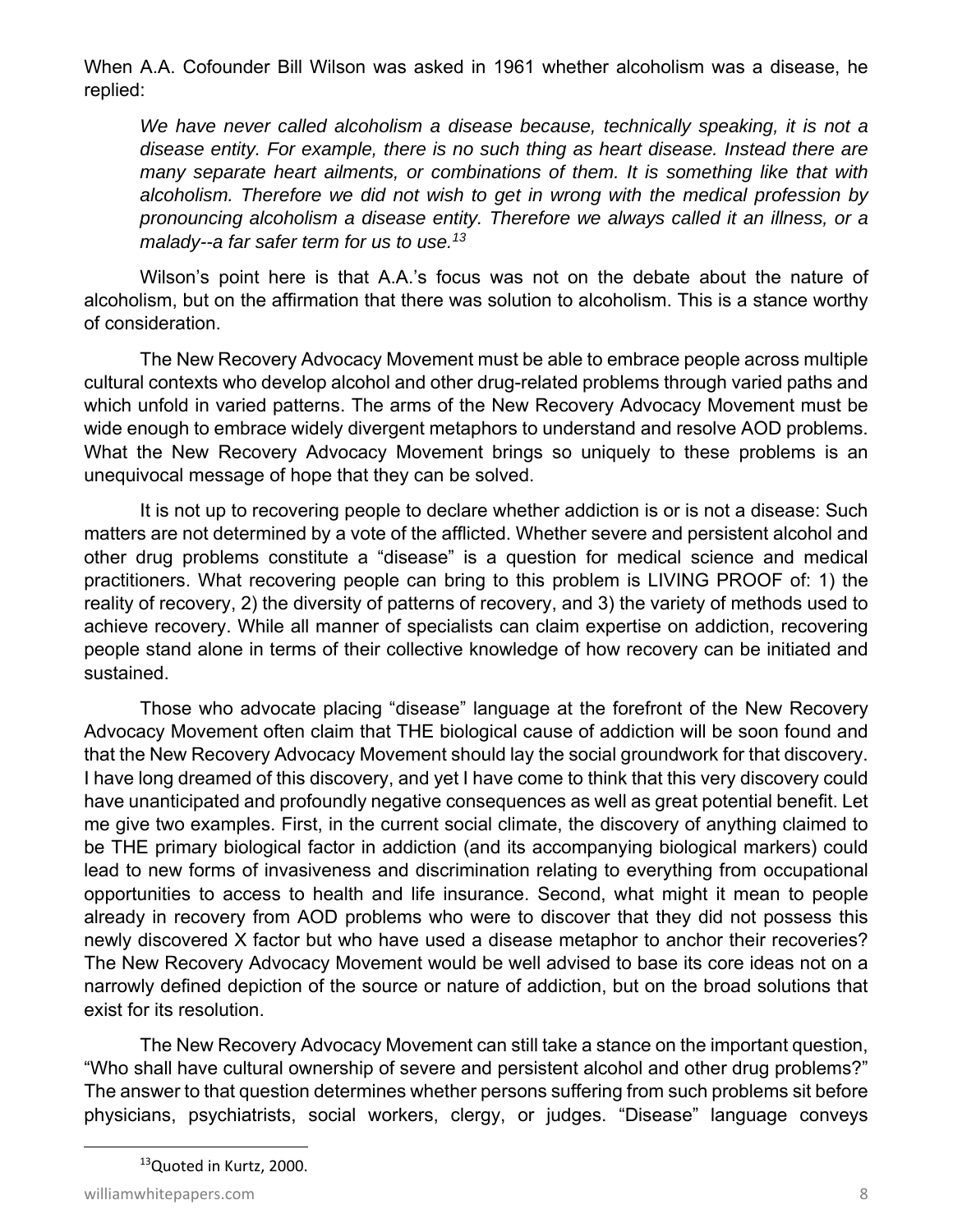placement of AOD problems in the medical and public health arena, but it invites a whole series of technical debates about whether such problems (or which of these problems) are really a "disease". A "health problems" language has the advantage of opening the doors of the health care system for needed services without the accompanying disease debate controversy. Nearly everyone would agree that sustained, excessive AOD use is a serious health problem while many of those same individuals would argue that these problems do not constitute diseases. The New Recovery Advocacy Movement would be well advised to avoid the distractions of the "disease" debate and maintain their focus in one area: recovery solutions!

While the New Recovery Advocacy Movement avoids the technical debates surrounding the disease concept, it can still demand that severe and persistent alcohol and other drug problems be described and discussed using the language of public health and not a military language that, when misapplied to the containment of health problems, contributes to "excommunicating and stigmatizing the ill".<sup>14</sup> If it chooses to incorporate the proclamation that addiction is a disease in its pronouncements, then it should define the nature of this disease in a manner that is scientifically defensible.15

#### **Treatment Works**

"Treatment Works" is an example of a phrase whose purpose is noble--countering cultural pessimism about the prospects of long term recovery--but whose effect is potentially disempowering to addicted and recovering people. The slogan implies that interventions *done to* people with AOD problems (as one would surgically remove a malignant tumor) are responsible for freeing their entrapment. It places the locus of responsibility and accountability for recovery not on the individual with an AOD problem but in the hands of the expert professional and the treatment institution. It detracts from the range of recovery tasks that are not in control of the professional and which are the responsibility of the individual and the wider community. The slogan, by exaggerating the power of treatment, fails to acknowledge the role of resources and relationships outside the scope of the treatment institution in the recovery process.

Compare the institutional slogan "Treatment Works" with recovery advocacy group slogans such as "Recovery is a reality" or "Recovery: LIVING PROOF." All convey optimism, but the former places the focus on the professional expert, while the latter two place the focus on the experience of the recovering person. The New Recovery Advocacy Movement is placing the locus of control for recovery within the recovering person and that person's ability to embrace resources within and beyond themselves to support that recovery. Treatment is viewed not as the instrument of recovery but as a potentially helpful, but often insufficient, ingredient in the recovery process.

#### **Stigma**

Reducing the stigma associated with addiction/recovery is emerging as a central focus of the New Recovery Advocacy Movement. There is something about this focus that disturbs me, perhaps an inkling that this focus is slightly askew. I worry that the focus on stigma may direct movement resources to narrowly on public opinion as opposed to the broader arenas of public policy and law. While the New Recovery Advocacy Movement will have many facets, it must be

<sup>14</sup>Sontag, S. (1989) *AIDS and Its Metaphors*. New York: Farrar, Straus, and Giroux.

<sup>15</sup>See White, W. (2001) A disease concept for the 21st century. *Counselor,* 2(2):44‐52.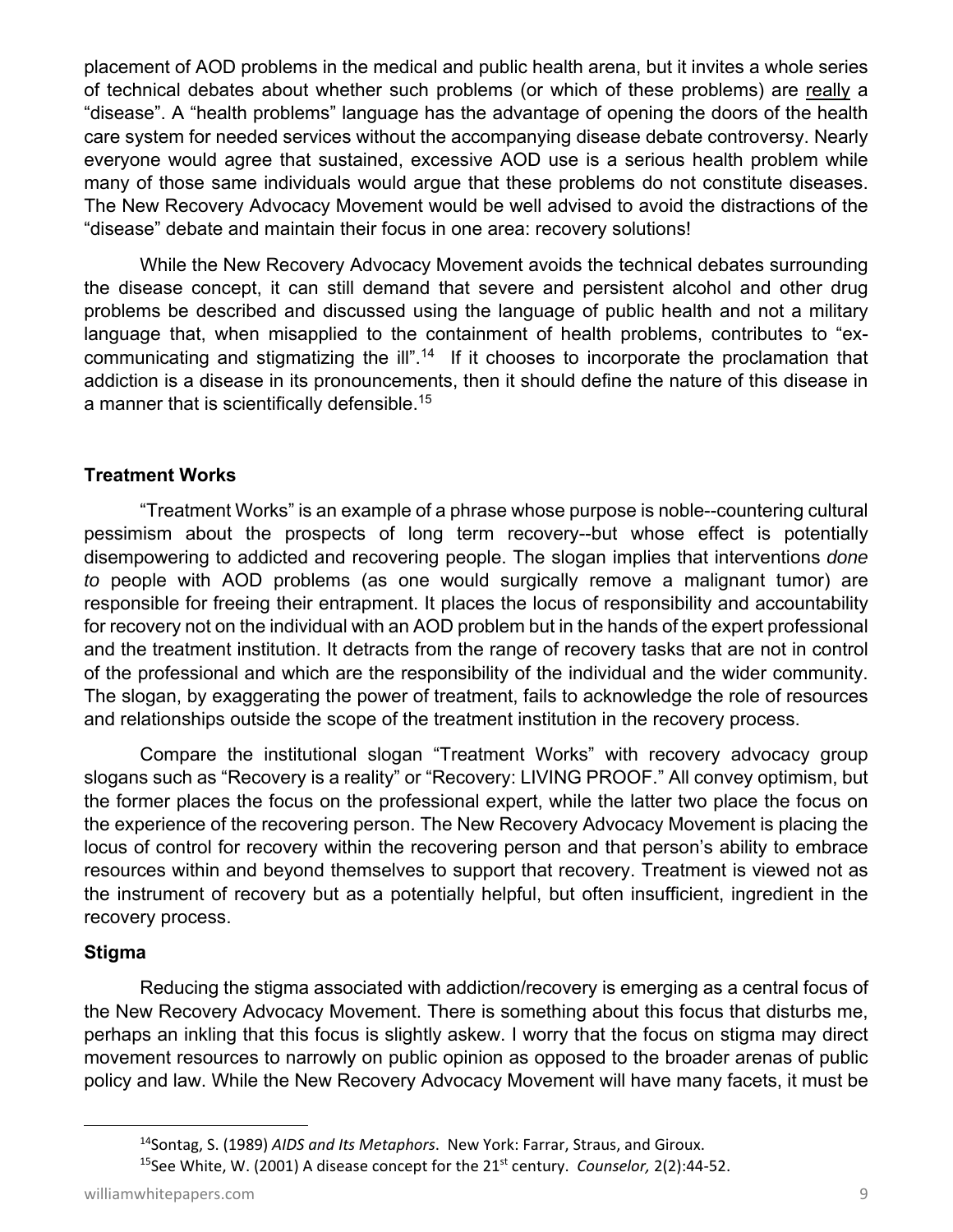as much a rights movement as a movement that simply seeks to change the social acceptance of addicted and recovering people. Our focus on stigma must be focused on the way that stigma is manifested in discriminatory laws, policies and practices.

Perhaps this is a chicken or egg question. When politicians demonize addicts and propose draconian measures for their sequestration and punishment, are these actions an expression of personal belief or Machiavellian political manipulation? When prison guard unions testify against proposals that would divert addicts from prison to community-based treatment, is this action an expression of their collective perception of addicts or an expression of their need for a continued supply of raw materials (consisting mostly of poor young men-of-color) to support their own careers and the prison as an economic institution? When insurance companies promulgate exclusionary policies against recovering people, are these actions an expression of attitudes or economics? The New Recovery Advocacy Movement must, like all social movements, define as concretely as possible what the movement is seeking to change. The fate of such movements often hinges on the accuracy of that definition. In our approach to stigma, we must ask how a condition that had achieved the status of a medical disease is being again defined in terms of immorality. How could this country take generations to cast aside the "immoral model" of addiction only to decades later re-embrace this very notion? There is more afoot here than simply an evolution of public opinion. That complexity must be understood.

#### **Enable**

In the addiction treatment/recovery arena, the act of "enabling" has come to mean any intervention that, with the intention of helping the alcoholic/addict, inadvertently results in harm. It is thought that actions that protect the person not yet in recovery from the consequences of his or her drinking/drugging, increase the likelihood of continued addiction. The concept led family members and counselors alike to fear accusations that they were "enabling" or had become "enablers". That fear escalated even further in the late 1980s. At the peak popularity of "codependency", the most basic acts of human kindness toward others were framed not as evidence of compassion but of psychopathology.

While the term *enable* has been useful in distinguishing helpful from harmful styles of support, the use of the term in this way destroyed the original meaning of "enable" (as used in the social work field). That value needs to be rediscovered within the New Recovery Advocacy Movement. The field of social work has long used the term "enable" to convey a particular type of helping relationship in which the empathy, emotional authenticity, and encouragement of the helper empowered those being helped to do things for themselves that they had been unable to achieve by themselves. Perhaps it is time to rehabilitate the word "enable" (or select an alternative word such as *empower* which, while overused, comes close to the desired meaning) that can help us recapture the vibrancy and usefulness of the original meaning of this concept.

#### **Relapse**

I'm not sure about the word relapse. Something in the emotional baggage of the word troubles me. In the research world, the word is plagued by innumerable definitions that range from any use of alcohol or substitute drugs to a return of alcohol and other drug-related problems, the latter implying that relapse arrives not with drinking but with its consequences. Some within the New Recovery Advocacy Movement are pressing to replace references to "relapse" with the term "reoccurrence" on the grounds that the latter more closely parallels the language used with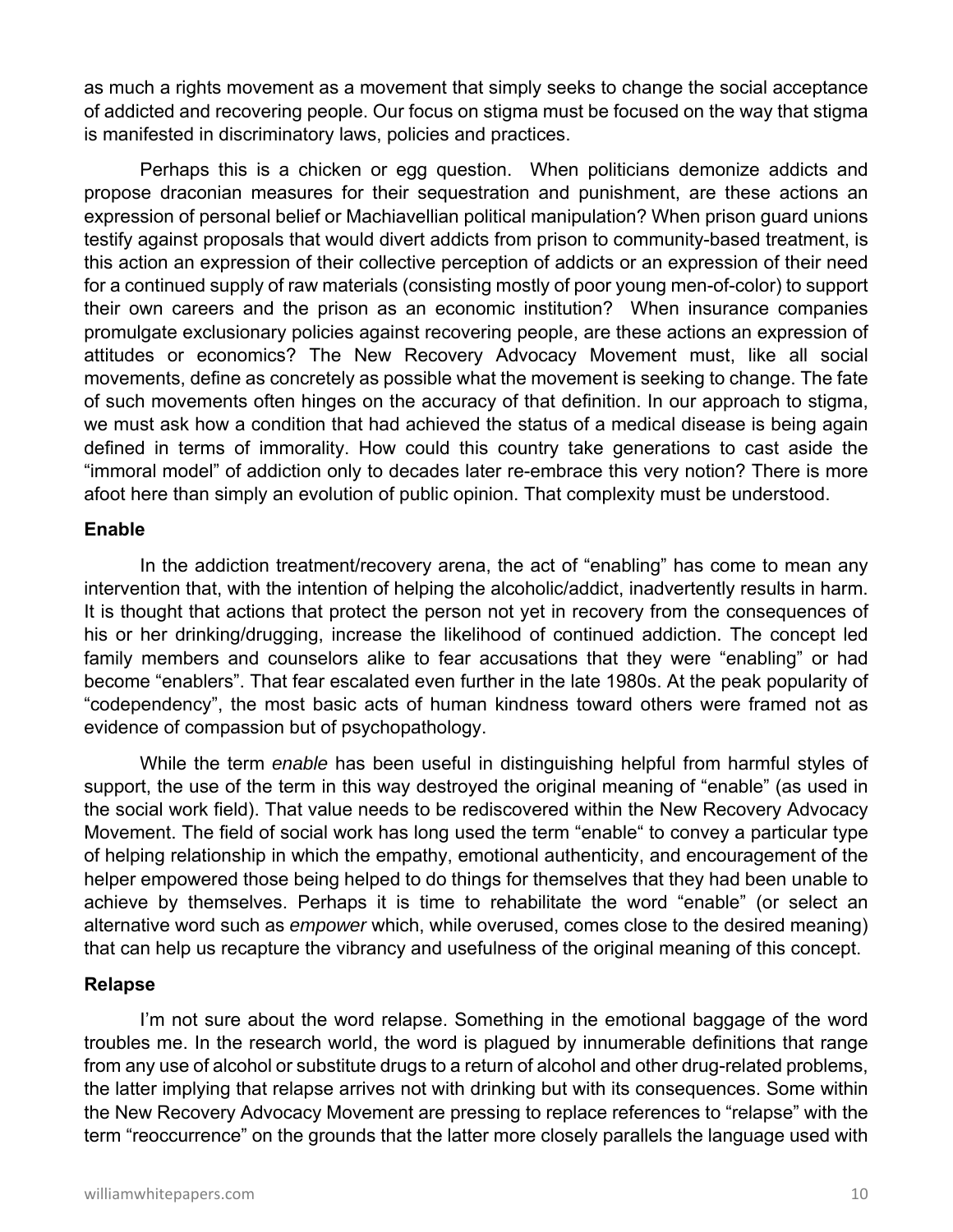other chronic diseases and is less morally judging than the term relapse. This is one we need to include in our audit of language in the New Recovery Advocacy Movement.

#### **Recovering/Recovered**

Consensus on how to refer to people that were once addicted but are no longer addicted has never been reached. Such people have been referred to as *redeemed (or repentant) drunkard, reformed drunkard, dry drunkard, dry (former) alcoholic, arrested alcoholic, sobriate, ex-addict, ex-alcoholic* (the latter being the only word removed from the first edition of the book Alcoholics Anonymous<sup>16</sup>). They have been described as *sober, on the wagon, drug-free, clean, straight, abstinent*, *cured, recovered*, and *recovering*. Modern debate has focused on the last two of these terms. While *recovering* conveys the dynamic, developmental process of addiction recovery, *recovered* provides a means of designating those who have achieved stable sobriety and better conveys the real hope of for a permanent resolution of addiction.<sup>17</sup> James Royce criticized the use of "recovering" in 1986 on the grounds that the term implied that the alcoholic was still sick years after he or she had stopped drinking.<sup>18</sup> He believed "recovering" should be used to designate only the earliest stages of alcoholism remission. Testimony to just how far back this concern over language goes can be found in Harrison's 1860 report that the Washingtonian Society of Boston "fitted up rooms under their hall for the temporary accommodation of reformed, or rather, reforming, men."19

I think this is another area in which one language could be used inside recovery circles while another language could be used to speak publicly. The terms "seeking recovery," "in recovery" and "recovering" could continue to be used to depict individuals who are making concerted efforts to remove destructive patterns of alcohol and other drug use from their lives. This usage would be congruent with how we speak of people responding to other chronic conditions and illnesses. The language assumes both commitment and progress rather than a complete absence of symptoms. In a similar manner, the term "recovered" could be used to depict those who have achieved an extended period of symptom remission. The period used to designate people recovered from other chronic disorders is usually five years without active symptoms.

Arthur Frank, noting the propensity to call those who have lived through life-threatening illnesses "survivors", casts his vote for the term "witnesses"--the latter suggesting the responsibility to tell others what happened.<sup>20</sup> Perhaps there is a day in the future when, with

<sup>&</sup>lt;sup>16</sup>Kurtz, E. (1999). *The Collected Ernie Kurtz*. Wheeling, WV: The Bishop of Books..

<sup>17</sup>Blume, S. (1977). Role of the recovered alcoholic in the treatment of alcoholism. In: *The Biology of Alcoholism, Vol. 5, Treatment and Rehabilitation of the Chronic Alcoholic*, Ch. 12, p 546, Eds. Kissin, B. and Beglieter, H. New York: Plenum Press.

<sup>18</sup>Royce, J. (1986). Recovered vs. recovering: What=s the difference? *The U.S. Journal* March, p.7. 19 Harrison, D. (1860). *A Voice From the Washingtonian Home.* Boston: Redding & Company. 20Arthur Frank (1995). *The Wounded Storyteller: Body, Illness and Ethics*. Chicago: University of Chicago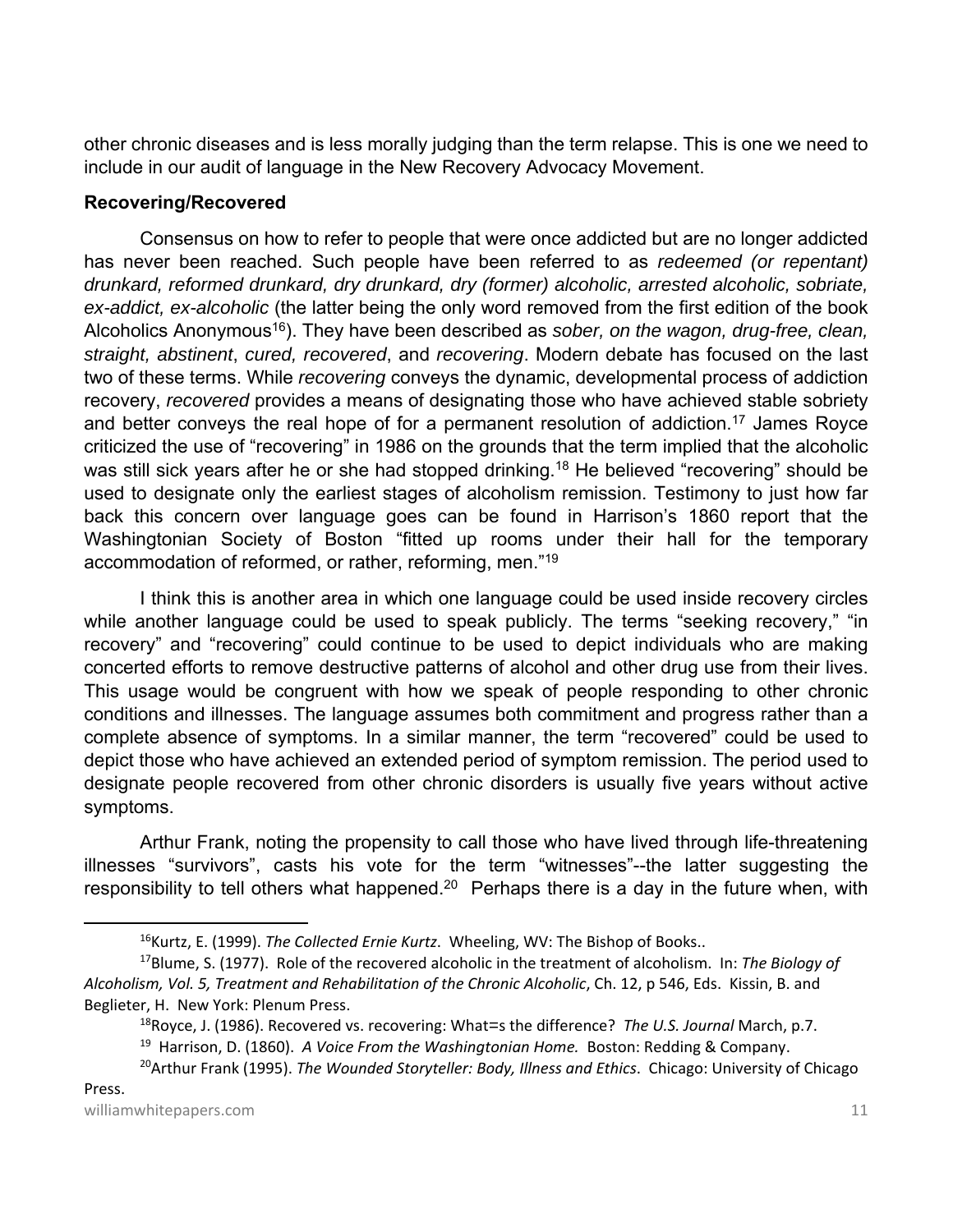diminished stigma, all recovering and recovered people will have the choice to be *recovery witness*. What would be the impact upon this country if it were to experience thousands of voices of recovering people, with the influence of each witness spreading outward like the spreading ripples of a rock thrown into water?

#### **Anonymity and Passing**

Few issues have been as contentious in the early history of the New Recovery Advocacy Movement as the meaning of anonymity. Many recovering individuals in Twelve Step groups were offended by invitations to step forward to "put a face on recovery" on the grounds that such declaration would violate the traditions of A.A., N.A. or other Twelve Step Groups. Historically, anonymity served three functions in A.A.: 1) It protected individuals from the harm that can ensue from a stigmatized condition, 2) it protected the fellowship of Alcoholics Anonymous from the potentially discrediting behavior of its members, and 3) it served as a spiritual exercise--an antidote to narcissism and grandiosity. These functions were so important that anonymity was codified in A.A.'s Twelve Traditions. I have argued elsewhere that the traditions of Alcoholics Anonymous are the primary reason that A.A. survived when all of its predecessors selfdestructed.<sup>21</sup> Given this, any potential compromise of that source of resiliency should be closely examined. There are three of the Twelve Traditions that have particular relevance to the New Recovery Advocacy Movement.

Tradition Six states: "An A.A. group ought never endorse, finance, or lend the A.A. name to any related facility or outside enterprise, lest problems of money, property, and prestige divert us from our primary purpose".<sup>22</sup> A.A./N.A.'s name should thus not be drawn into any aspect of the New Recovery Advocacy Movement. No A.A./N.A. group or no A.A./N.A. member should be asked to participate in or support any recovery advocacy organization as a group or individual representing A.A./N.A..

Tradition Ten states: "Alcoholics Anonymous has no opinion on outside issues; hence the A.A. name ought never be drawn into public controversy".<sup>23</sup> Recovery advocacy, by definition, involves itself in public policy issues, some of which involve those very controversies. That means that the name of A.A./N.A. should never be brought into those advocacy efforts.

Tradition Eleven states: "Our public relations policy is based on attraction rather than promotion; we need always maintain personal anonymity at the level of press, radio and films".<sup>24</sup> This means that no one in the New Recovery Advocacy Movement who is a member of A.A./N.A. should reveal that affiliation "at the level of press, radio and films". That does not mean that persons in A.A./N.A. cannot publicly identify themselves as a persons who have recovered or are recovering from alcoholism/addiction (as long as no A.A./N.A. affiliation is noted at the media level.)

Keeping one's recovery status silent at ALL levels is not respectful of recovery fellowship traditions. (It may even violate the Tradition Five which states: "Each group has but one primary purpose--to carry its message to the alcoholic who still suffers".) Silence at all levels is not anonymity but what sociologists call "passing"--hiding one's stigmatized status by failing to

<sup>21</sup>White, W. (2001). Pre‐A.A. Alcoholic Mutual Aid Societies. *Alcoholism Treatment Quarterly*. In Press. <sup>22</sup>*Twelve Steps and Twelve Traditions* (1981). NY: Alcoholics Anonymous World Service, Inc.  $23$ Ibid.  $24$ Ibid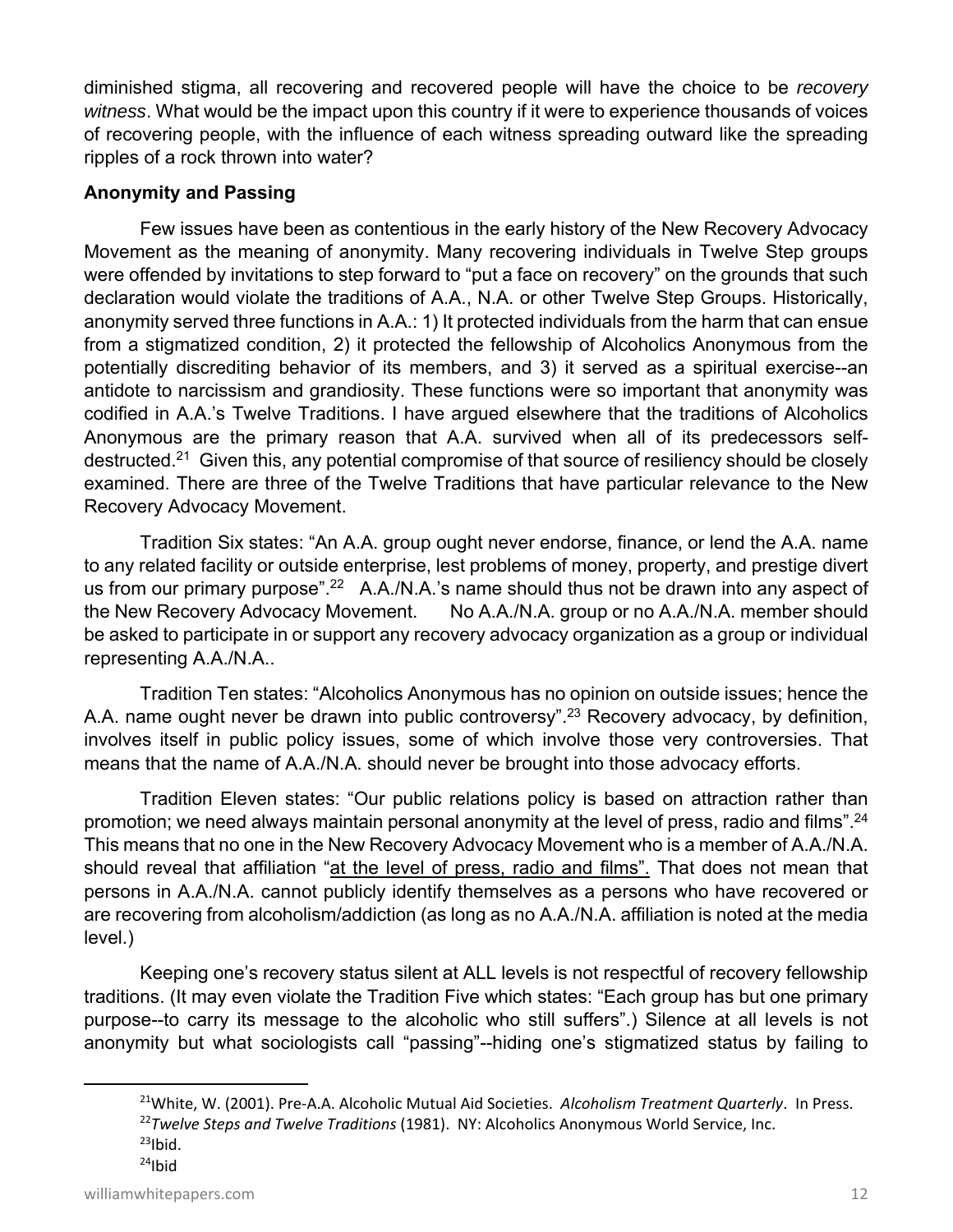disclose one's link to a stigmatized condition or group and, in effect, passing as "normal"25 (or what some people in recovery refer to as a "civilian"). Erving Goffman, in arguably the most famous essay on stigma ever written, noted the toll stigma takes on the stigmatized. He reported how the autobiographies of such people often describe finally reaching a "state of grace" where they no longer felt a need to pass and were able to accept themselves as whole persons. $^{26}$ 

Senator Harold Hughes, two years before he died, spoke out on the effect "passing" had on others.

*We in recovery have been part of the problem. We have both accepted and perpetuated the stigma that kept us from getting help and that has killed millions of addiction disease victims. By hiding our recovery, we have sustained the most harmful myth about addiction disease: that it is hopeless. And without the examples of recovering people, it's easy for the public to continue thinking that victims of addiction disease are moral degenerates- and that those who recover are the morally enlightened exceptions. We are the lucky ones--the ones who got well. And it is our responsibility to change the terms of the debate, for the sake of those who still suffer*27.

The New Recovery Advocacy Movement is calling people to respect the recovery fellowship tradition of anonymity, but to carefully consider the costs of "passing" (refusing to acknowledge, not their AA affiliation but, their recovery status) on their own emotional health and its effect on those still suffering from alcohol and other drug problems. The New Recovery Advocacy Movement is declaring that it is time for a vanguard of recovering people to stand up and announce their presence in this culture--NOT as members of any identified recovery fellowship, but as members of a larger recovery community. This invitation explicitly includes family members in recovery. Even those of us who have lost loved ones to addiction must become more than saddened spectators of such loss. We must find a way to tell our lost person's story wrapped within our own story. We must witness for them as well as ourselves.

#### **New Recovery (Advocacy) Movement**

When grass roots recovery advocacy organizations began to appear, it was only natural to refer to these groups collectively as the "New Recovery Advocacy Movement". If these local groups do flower into a sustainable movement, the day will come when they will need to consider how to refer to their collective efforts. For now, the "New Recovery Advocacy Movement" designation can be used (but should be kept on probation) until it is either blessed by these local groups or until a better term comes along. To avoid confusion, references to the "New Recovery Advocacy Movement" would best be accompanied by the stipulation that what makes this movement "new" is its shift in focus from mutual aid to a focus on creating pro-recovery community attitudes and policies and on expanding the range and quality of local recovery support resources. Participants in the New Recovery Advocacy Movement are not there for personal change for themselves or others: most have other venues where such personal work

<sup>25</sup>Goffman, E. (1963). *Stigma: Notes on the Management of Spoiled Identity*. New York: Simon and Schuster, Inc.

 $26$ Ibid, p. 102.

<sup>&</sup>lt;sup>27</sup>Hughes, H. (1994-1995) Coming out of the Closet to Fight Abuse. SOAR USA Bulletin Fall/Winter. Posted at **http://www.aaw.com/library/soar1.html**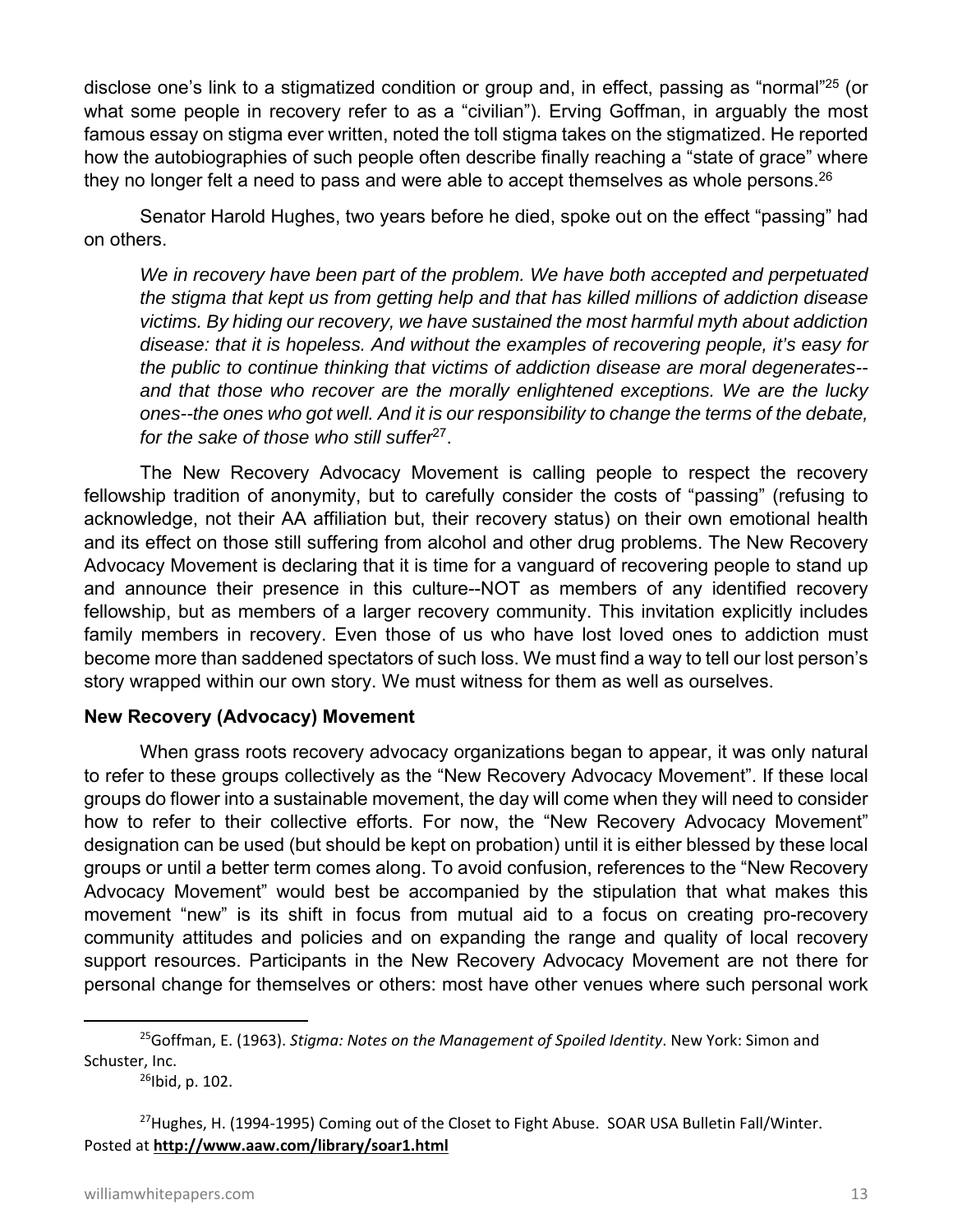is done. Clarifying that the locus of intervention for this movement is not the individual but the community may help distinguish it from other recovery-related organizations, e.g., mutual aid groups, treatment agencies. In contrast to both treatment and mutual aid, the focus on the New Recovery Advocacy Movement is on the ecology of recovery. It calls upon recovering people to move beyond their personal service work and become recovery activists.

#### **Words/Concepts We Need to Elevate and Celebrate**

 *We've only just begun to fashion a vocabulary to deal with the "silences" of our lives.* - -Toni Cade Bambara

The New Recovery Advocacy Movement will need to develop a core lexicon that distinguishes itself both from mutual aid societies, from professionally directed addiction treatment and from earlier addiction-related advocacy movements. Some of the following words and phrases are worthy of nomination to a visible status in that lexicon: recovery, recovery community (or communities of recovery), advocacy, sustainability, recovery support services, recovery coach, recovery pathways/styles, Presenting the Faces and Voices of Recovery / Living Proof, recovery friends.

#### **Recovery**

If there is a word and concept that should be at the center of the New Recovery Advocacy Movement, it is unquestionably that of *recovery*. Embracing this concept is more important and a more difficult process than might be initially thought.

Elevating the concept of recovery is important because it reflects a shift from a pathology paradigm to a resiliency paradigm. It is a way of declaring that it is time for "addiction treatment" agencies to become "recovery agencies". This means that treatment agencies need to shed their models of acute intervention in which severe and persistent alcohol and other drug problems are treated as if they were a broken arm or a bacterial infection. It is time the focus shifted from brief episodes of acute intervention to models that reflect an understanding of, and focus upon, the long-term recovery process. The problem right now is not just that treatment resources are declining; it is that the number of treatment episodes far exceeds the number of people entering long-term recovery.

As the leaders of this New Recovery Advocacy Movement interface with policy and treatment specialists, they will be tempted to be pacified with superficial changes in rhetoric, token representation, and a few minuscule grants or specialty positions. The goal of the New Recovery Advocacy Movement as it relates to the field of professionally-directed treatment is nothing short of radical changes in:

- the goals to which those services are directed;
- how, when and by whom those services are delivered and evaluated; and
- the settings in which such services are delivered.

It is incredible when one thinks about it that the word *recovery* does not appear in any of the major arenas of the field's activities (e.g., prevention, early intervention, treatment) nor in the names of the field's major governmental and professional organizations.(What, for example, would be the implications of changing the name of the Center for Substance Abuse Treatment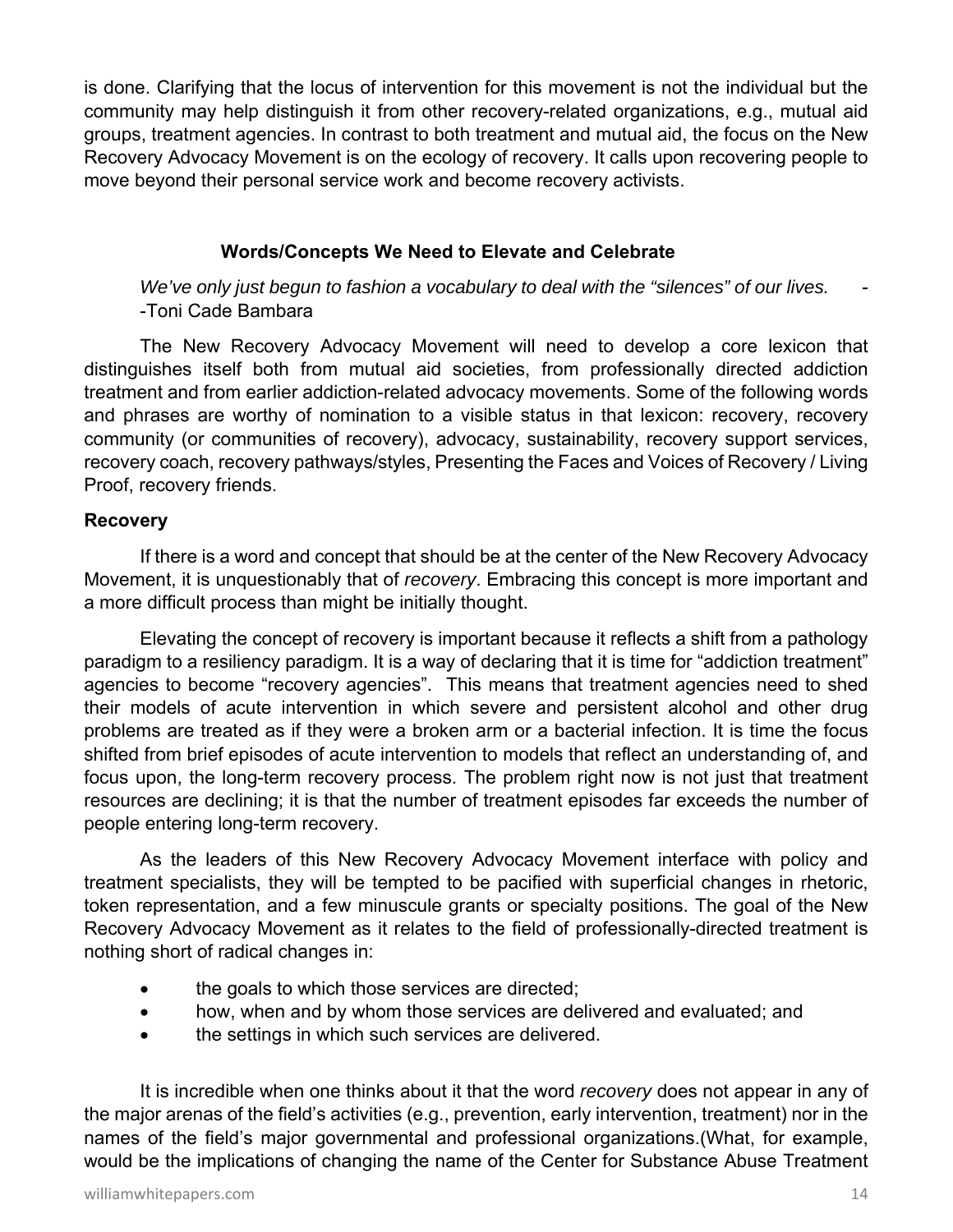to the Center for Addiction Recovery?) What the New Recovery Advocacy Movement is saying is that the time for a major and sustained focus on RECOVERY is long overdue.

Having now made the case for elevating recovery as a word and concept, it is important to acknowledge a few of the challenges that lie ahead. The most nettlesome may be that of defining the precise meaning and boundaries of the concept of recovery.

There are several options available. First, the New Recovery Advocacy Movement could limit the use of this term to the resolution of severe and persistent alcohol and other drug problems. But even here we must struggle to define what we mean by "resolution." The resolution of chronic problems, and particularly chronic diseases, often demonstrate a high degree of variability of outcome that include both full and partial recoveries. Achieving consensus on the meaning of full remission, defined by Milam and Ketcham as "a return to normal functioning based on total continuous abstinence from alcohol and substitute drugs",<sup>28</sup> could itself be troublesome for some if, for example, nicotine were to be included in the category of substitute drugs. Such a definition would deprive a lot of "old-timers" of their recovery status and tenure. Particularly difficult will be the question of whether recovery ought to be defined in terms of optimal global functioning--a measure that could include a movement from problematic to non-problematic drug use by some individuals. Our stance on this question will be determined, in part, by whether the term recovery will be applied to the resolution of the whole spectrum of alcohol and other drug related problems or to the more narrowly defined clinical categories of drug addiction/dependence. If our choice is the former, then we will need to carefully define what we mean by "problem" and "resolution".

A second option is for the New Recovery Advocacy Movement to apply the term recovery to the sustained absence of severe and persistent compulsive behavior (other than that involved in the clinical entity, obsessive compulsive disorder). This would expand the New Recovery Advocacy Movement into the arenas of what have come to be called "process addictions" (toxic relationships with food, work, sex, money, etc.) An even more encompassing definition would include all people who have survived a life-threatening disorder or condition--a definition that would dramatically expand the boundaries of the New Recovery Advocacy Movement.

Defining the boundaries of "recovery" is not an inconsequential process. Not only is this boundary important, but the timing of this boundary and how it evolves over time is also important. To start with, too broad a definition or the too rapid expansion of that definition could mortally wound this movement via loss of mission and dissolution. It may be important to maintain the identity of this New Recovery Advocacy Movement in terms of recovery from chemical additions at the same time the organizations and members of the New Recovery Advocacy Movement will need to be open to project-specific collaborations with parallel movements. Perhaps most important is that such definitions and evolutions come from inside the movement rather from external ideological, institutional or financial influences. Eventually, the New Recovery Advocacy Movement will need to link itself to a larger body of people recovering from life-depleting and life-threatening illnesses and conditions.

In that same spirit of linking and expanding, the line between active addiction and recovery may, in the end, need to be understood as not a line (as I all too often am prone to

<sup>28</sup>Milam, J. and Ketcham, K. (1989). *Under the Influence: A Guide to the Myths and Realities of Alcoholism*. New York: Bantam Books.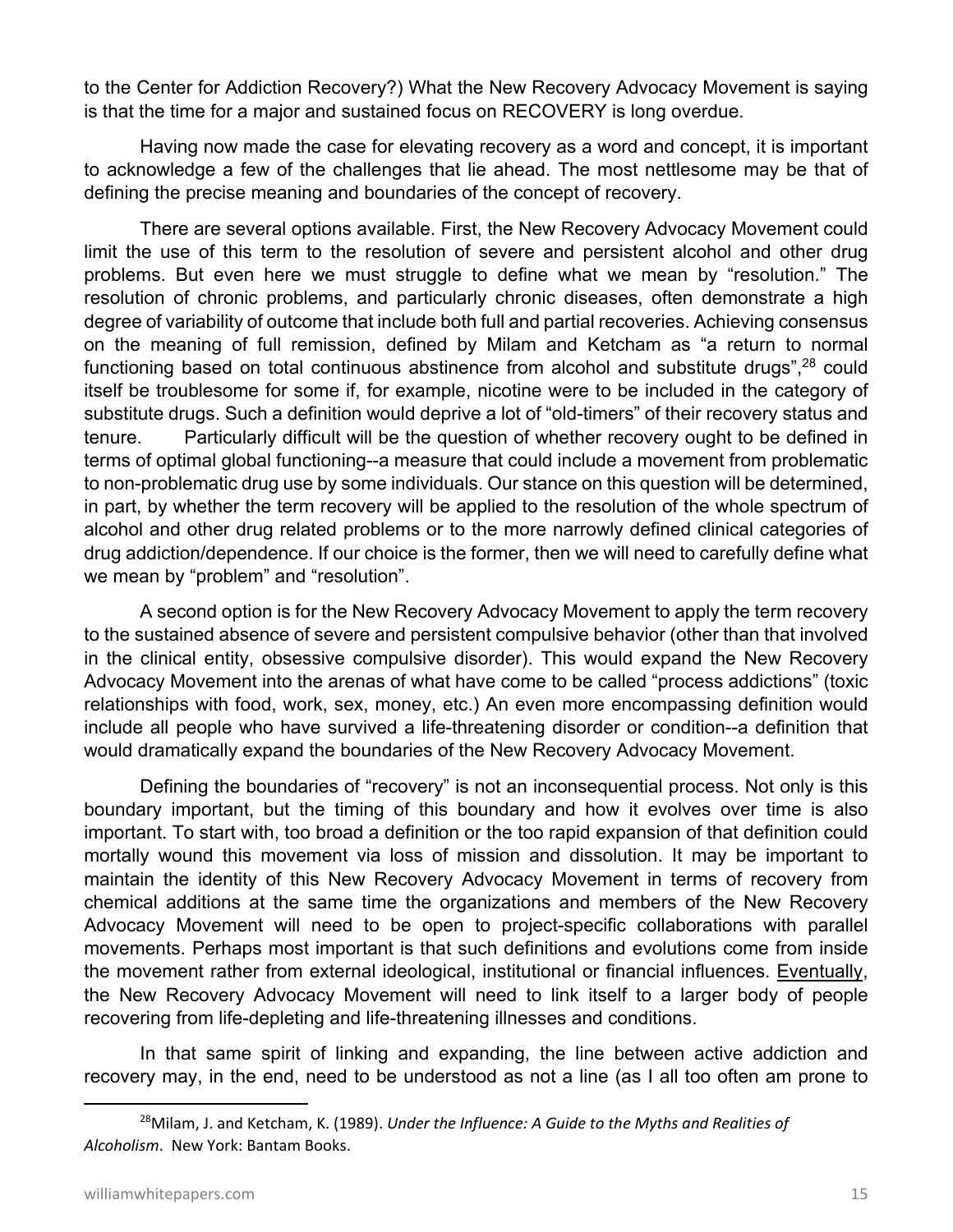portray it) but a very long process. One of the reviewers of an early draft of this paper eloquently detailed this broader perspective:

*...our working definition of recovery is the choice of life over death. Anything that manifests the will to live can be defined as recovery in this scheme...Active alcohol and drug use was for me a way out of pain--an alternative to suicide...For me, addiction was probably the only answer...It was my way of saying yes to life over death. It was in itself a way of grasping for recovery. In this way, addiction and recovery are not separated by a hard and fast line, but constitute a continuum...Acknowledging this helps to unite those who need recovery with those who are in recovery (as you define it in the article).*

The above comments offer much food for thought as this new movement tries to articulate the need for a continuum of local recovery support services. By raising the possibility that recovery begins with experiences during active addiction,<sup>29</sup> new types of interventions may be developed through which people may enter conscious, active recovery at earlier and earlier stages of change.

#### **Recovery Community/Communities of Recovery**

In an earlier paper, I defined the "recovery community" as "a voluntary association of those impacted by AOD problems who come together for mutual support and joint action on AOD-related issues". The members of this community include those in personal recovery from addiction, family members impacted by AOD problems, professionals whose identification with this community transcends their paychecks, and other people of good will concerned about AOD problems. What binds this community together is their history of shared experience and their willingness to move beyond mutual fellowship to social and political advocacy on recoveryrelated issues. Yet using "community" in the singular implies something of a homogenous group of people and shared interests. A "recovery community" exists only to the extent that multiple and diverse recovery communities reach beyond their own geographical and cultural boundaries to embrace such an identity. Ernest Kurtz has suggested that the phrase "communities of recovery" may more precisely describe the actual nature of the recovery advocacy constituencies.30 I think this suggestion is one worthy of consideration. Reminding ourselves that we are many communities bound together only by shared experience and a shared vision may counter efforts to foist an overly centralized and hierarchical structure upon this evolving movement.

#### **Advocacy**

The second word/concept (other than recovery) most central to the New Recovery Advocacy Movement is *advocacy*. That word and function must be kept to the forefront or this movement could suffer the fate of its predecessors. The advocacy function of many local mid-20th century alcoholism councils was lost as such groups evolved into the boards of treatment agencies during the flood of new federal and state monies. Every publication regarding the New

 $29$ This notion is completely congruent with the growing body of" stages of change" research and empirically-based "developmental models of recovery."

<sup>30</sup>Personal Communication, December, 2000.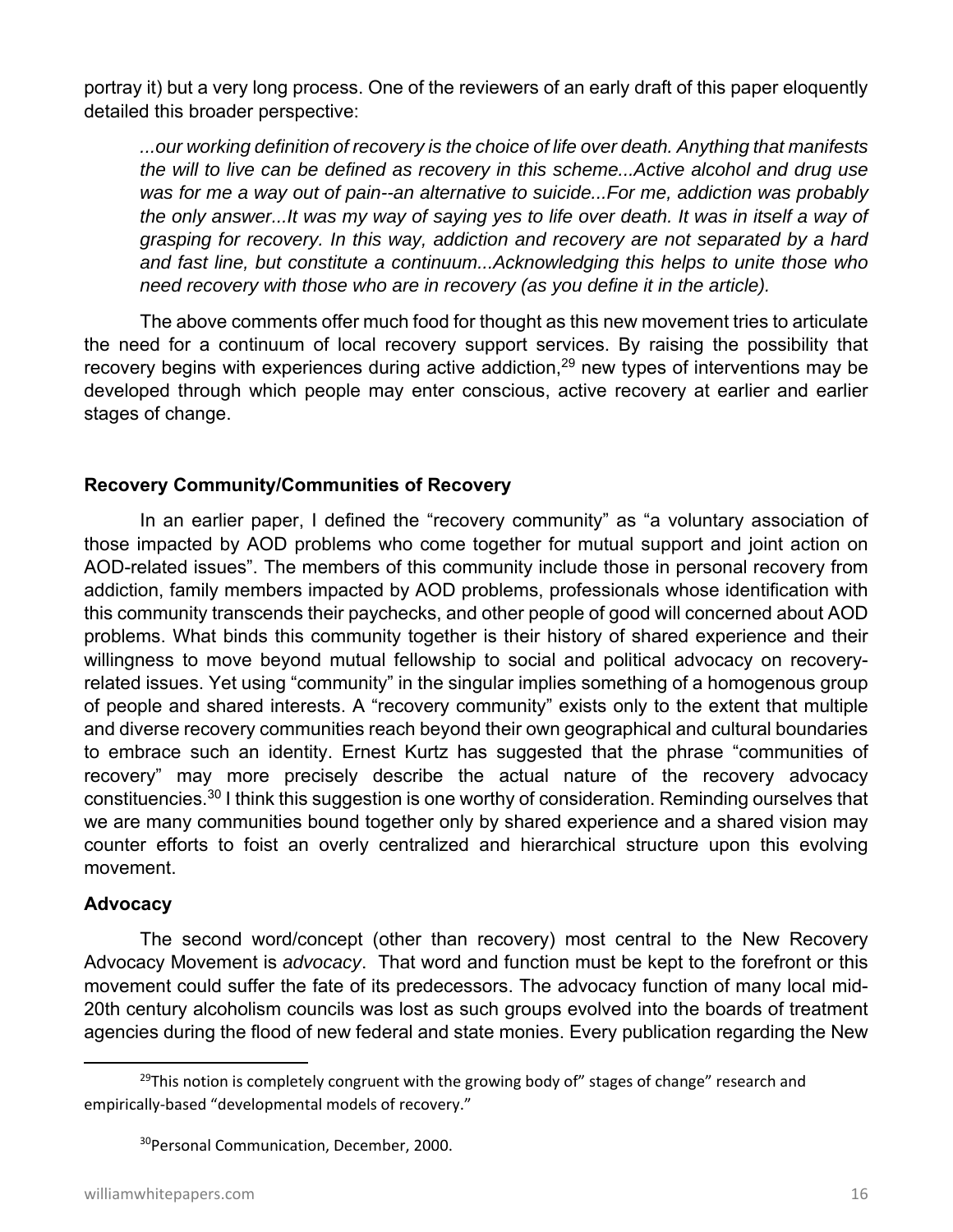Recovery Advocacy Movement should begin with a declaration/reminder of what recovery advocacy is and is not.

Advocacy is about changing the cultural perception and attitudes that underlie illconceived policies and practices directed toward addicted and recovering people. Advocacy is about confronting the political, economic and institutional interests that benefit from such policies and practices. Advocacy is about conveying alternative perceptions and beliefs and generating the influence to change ineffective and harmful policies and practices. Advocacy is about turning personal stories into social action; it is about turning recovery outwards. Advocacy is about acquiring and using power to change the ecology of addiction and recovery. If the New Recovery Advocacy Movement is truly an advocacy movement, then it will be at its heart a movement about the expansion of recovery resources in communities across the country.

There are two things advocacy is NOT. First, advocacy is not mutual aid. If recovery advocacy organizations are mistakenly thought to be mutual aid societies, both the organizations and their members are at risk of harm. Participation in the New Recovery Advocacy Movement is founded on the primacy of personal recovery, but involvement in this movement must be focused on recovery ADVOCACY, not mutual aid. Advocacy is not a personal recovery program! (The history of recovery advocacy is strewn with the bodies of those who believed advocacy work would by itself keep them sober.)

Second, advocacy is not about entering into competition with mutual aid groups or treatment agencies in the provision of direct services to those seeking recovery. Advocacy is about environmental change--changes in cultural perceptions and beliefs, changes in social policies, changes in laws, and changes in institutional practices. New Recovery Advocacy Movement organizations must keep their eyes on the primacy of this advocacy function. Their primary responsibility is to advocate for and help organize and support needed treatment and recovery support services, not to operate/deliver those services. When community organizers take on such operational functions, their viability as organizers is usually lost. Some New Recovery Advocacy Movement organizations have and will continue to involve themselves in recovery support services, but great care must be taken to assure that these service functions do not devour the advocacy agenda. If advocacy gets pushed into the shadows and lost to the demands of direct service, the New Recovery Advocacy Movement will be absorbed into America's ever-growing system of health and human services and die. The purpose of advocacy is to influence that system, to hold that system accountable for its practices and the stewardship of its resources, and to help organize indigenous resources that transcend that system.

As important as this concept it, use of the word advocacy does come with its own problems. Several local recovery advocacy organizations have been denied their status as a 501C3 agency because of use of the word advocacy in their application. Because advocacy is often interpreted exclusively in terms of lobbying, emphasis upon this function may deny some organizations their tax-exempt status. While terms like "public education" and "policy education" may help avoid such difficulty, this dilemma provides an example of how the quest for financial resources begins to suddenly or incrementally alter the very essence of how a movement defines itself.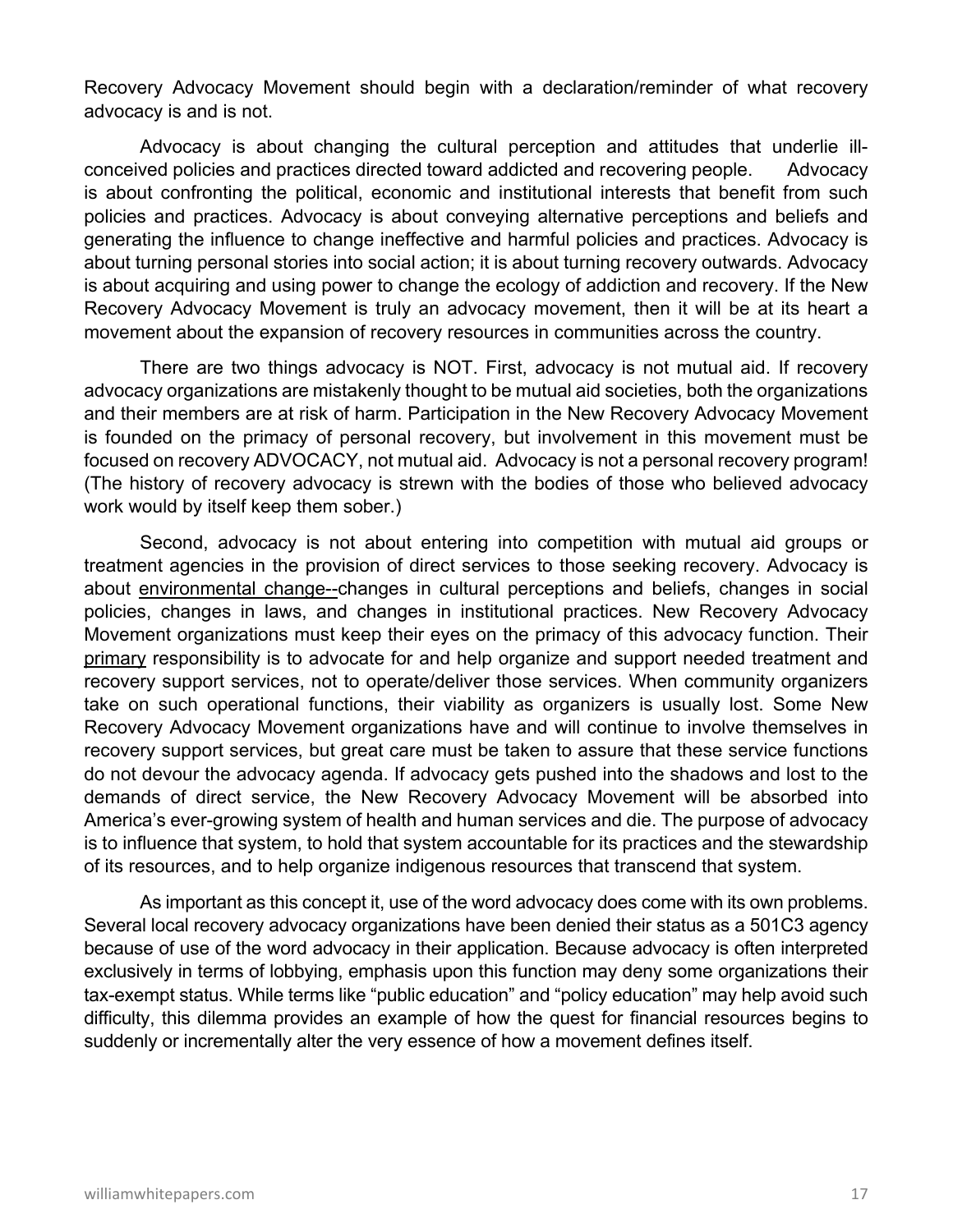#### **Sustainability**

The success of the New Recovery Advocacy Movement requires not only unwavering focus on recovery advocacy, but a way to sustain this work over an extended period of time. The word/concept of sustainability will need to remain at the center of consciousness of New Recovery Advocacy Movement organizations. Such sustainability will require: 1) procuring financial resources to support the minimal level of infrastructure required to sustain New Recovery Advocacy Movement activities, 2) recruiting and developing local New Recovery Advocacy Movement leaders, and 3) developing local membership cadres committed to the enduring work of the this Movement.

 **An Important Debate**: Before discussing the financial sustainability of recovery advocacy organizations, it is important to first ask what kind of financial resources such organizations require. The answers will vary in what will be a lively and important debate on this question, and these variations will come out of both differences in philosophy and differences in community and cultural contexts. The question is a crucial one. The fate of recovery advocacy organizations can be doomed by too little money, too much money, ill-timed money, poisoned (mission-corrupting) money, and dependence upon money from a single source. My own bias is towards a minimalist approach to infrastructure for this movement. The success of this movement will be measured not by the size of the budgets of its organizational members but by the degree of changes in community attitudes and increases in recovery resources that they are able to generate in local communities. It is my hope that the core of this movement must remain focused on the power of voluntary service. It is very important that paid positions not further undermine the service ethic of local recovering communities.

**Financial Sustainability**: Many New Recovery Advocacy Movement organizations will be seeded with membership contributions, funds from philanthropic foundations, or from federal, state, or local agencies concerned with alcohol and other drug-related problems. While these funds can be supplemented by a wide variety of fund-raising activities, it is a rare organization that will be able to fully sustain both its infrastructure and its core advocacy work in the larger community without a stable stream of funding, no matter how small that funding may be.

Federal, state, and local funding agencies provide continued support for prevention and treatment services but expect the functions of advocacy and community resource development to be self-sustaining after a year or two of seed money. This policy is fundamentally flawed in both design and execution. The design flaw is in refusing to fund the very functions that can enhance treatment outcomes while continuing to fund serial episodes of acute treatment that often fail because of the barriers to, and lack of resources to support, recovery in the natural community environment following discharge from treatment. The execution flaw is that advocacy organizations are forced to transform themselves into service organizations in order to financially survive. Ironically, these organizations then suffer poor service outcomes because of the lack of the very resources for which they were originally advocating.

It is time that the functions of recovery advocacy and community recovery resource development were recognized as being on par with prevention and treatment and were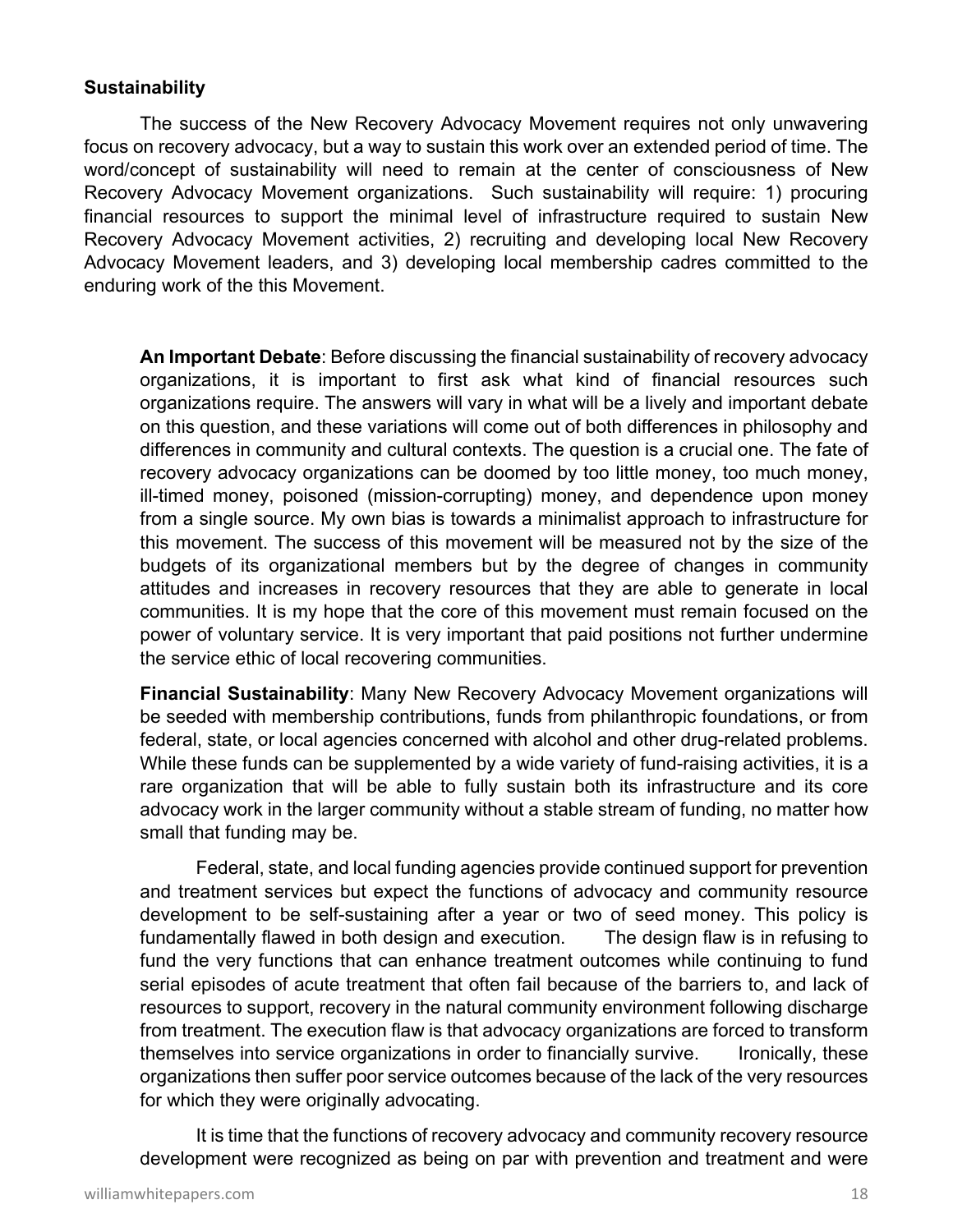provided at least modest streams of funding to sustain them over time.<sup>31</sup> Pouring money into treatment that initiates recovery without the indigenous community supports to sustain those recoveries represents extremely poor stewardship of funding resources. It is not enough to create temporary sanctuaries in which people can initiate brief experiments in sobriety; that physical and psychological sanctuary must be extended into the wider community where the most fragile, treatment-initiated sobrieties will either be devoured or nurtured into maturity. It makes no sense to provide ongoing financial resources to support recovery initiation while providing no ongoing financial resources to support recovery stabilization and maintenance. This is analogous to providing half the dose of antibiotics required to fully suppress an infection or conducting heart bypass surgery with no prescriptions and support for managing such post-hospitalization behavioral risk factors as diet, exercise and contraindicated drug use.

Rectifying this situation will require that funding agencies find ways to shift from a treatment paradigm to a recovery paradigm. Recovery services (recovery advocacy, recovery resource development, and recovery support services) need to be financially supported on a continuing basis on par with prevention and treatment. Professional treatment needs to be seen again in proper perspective as one potentially helpful, but not always necessary or by itself sufficient, step in the larger and more enduring process of recovery.

**Leadership Sustainability**: The New Recovery Advocacy Movement in the opening of 2001 represents a unique phenomenon in that it is a movement spreading with no national leadership or centralized national structure. The grassroots quality of the New Recovery Advocacy Movement is at this moment one of its greatest strengths. A time will come when national leaders will be needed (at least individuals who can act in this role on an ad hoc basis), but these should be drawn from those who have been seasoned in local leadership roles. Local leaders have assumed these roles through a combination of being called, being chosen (by the local recovery community) or just plain happenstance. The New Recovery Advocacy Movement will need to develop a vision and a strategy for how its future leaders will be recruited, developed, and supported over time.

**Cadre Sustainability**: The impact of the New Recovery Advocacy Movement will not be determined by the size of its formal membership. In contrast to mutual aid groups whose influence is measured by the number of individual members, 100 local recovery advocacy organizations each with a small core of committed members could change how this country perceives and responds to those with severe and persistent alcohol and other drug problems. The challenge will be to develop these local cadres of committed individuals and to manage the health of such cadres over an extended period of time. Such sustainability will require strategies of mutual support, not for recovery (that must come from other sources such as mutual aid groups), but for the emotional wear and tear inherent in advocacy work.

 $31$ There are actually historical precedents for such funding that span NIAAA funding of NCA to organize state and local advocacy organizations to CSAT=s current Recovery Community Support Program.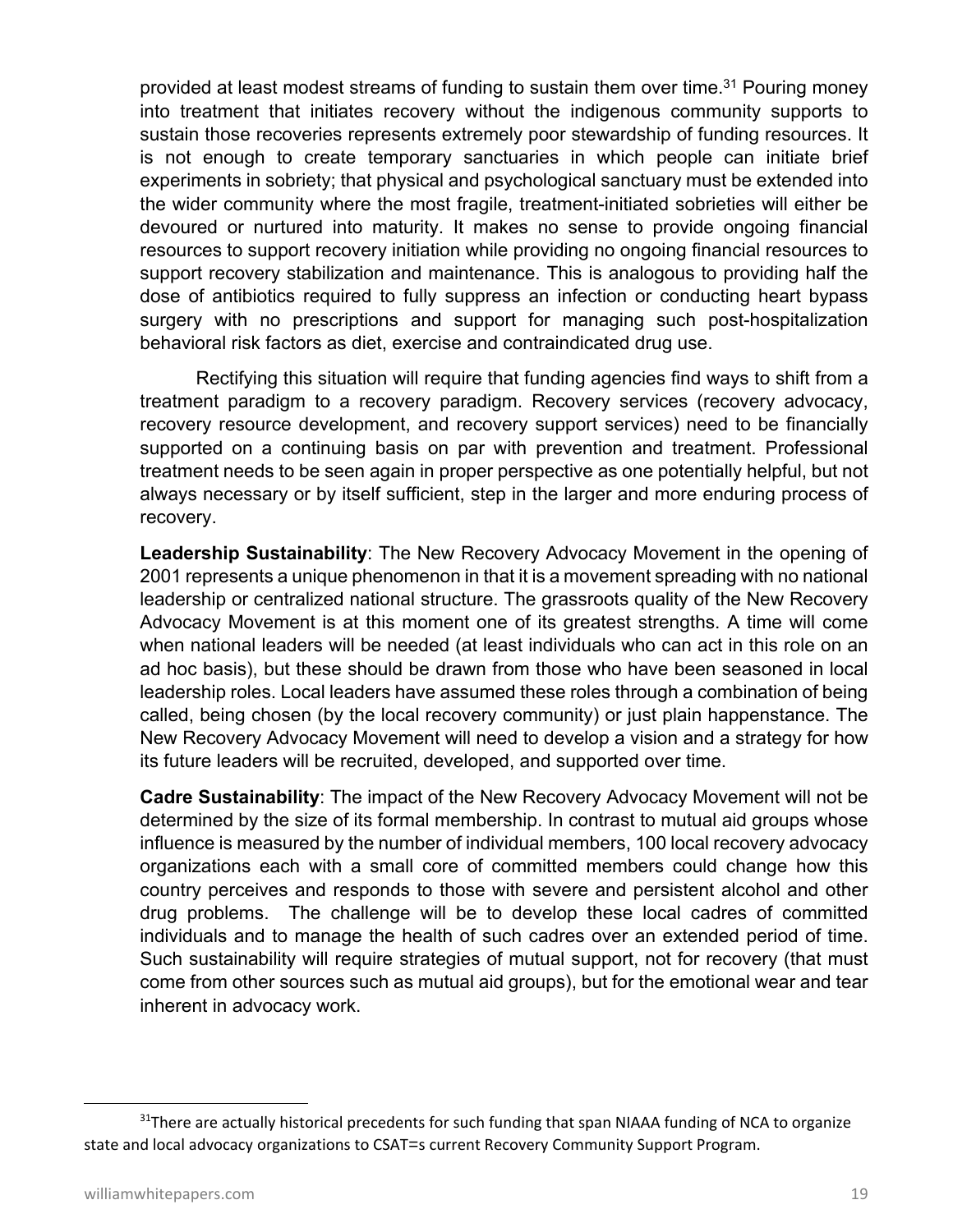The primacy of sustainability is to the New Recovery Advocacy Movement organization what the primacy of recovery is to the New Recovery Advocacy Movement member. Recovery advocacy, like recovery itself, is an enduring marathon, not a sprint.

#### **Recovery Support Services / Recovery Coach**

Professionally-directed treatment rose in the mid-20th century as an adjunct to the recovery process, but as the treatment field grew to enormous proportions, it tended to define recovery as an adjunct to itself. Getting treatment was important; on-going recovery management was relegated to the status of an afterthought called "aftercare," or more recently "continuing care." This imbalance can be corrected by integrating treatment within a larger umbrella of recovery support services.

Recovery support services are actions designed to:

- 1. eliminate personal and environmental obstacles to recovery (including obstacles to participation in pro-recovery activities)
- 2. elicit positive motivation for personal change in persons experiencing alcohol and other drug-related problems,
- 3. link those wishing to recovery to both professional and indigenous community recovery resources, and
- 4. sustain a supportive, cheerleading, problem-solving relationship with persons in pre-recovery and early recovery, with a particular emphasis on guiding the individual through the pre-action stages of change and helping solidify the maintenance stage of change.

Who will provide these new recovery support services that now either don't exist or are scattered piecemeal across the roles of counselor, counselor aides, detox technicians, case managers, outreach workers or volunteers? Actually this function once existed, but disappeared when the role of addiction counselor was professionalized. The focus of the earliest roles I filled within alcoholism programs of the 1960s and early 1970s was not on counseling or psychotherapy, but on developing and mobilizing indigenous recovery resource on behalf of individuals seeking help for alcohol and other drug problems. My experience was not unique. J. David Else has described the way in which he was indoctrinated at the Gateway Rehabilitation Center in 1970:

*Your job is not to cure or fix people. Healing is our goal and healing comes from the community. Your role is to build and enhance the community here*. 32

When the role of the modern alcoholism counselor was first formulated, the focus of the role was not therapy. Robert Wayner, one of the founding members of the National Association of Alcoholism Counselors and Trainers explains:

*Our original idea was to have counselors train people in communities to deal with the growing alcoholism problem. The training we taught was not based on clinical skills; it was based on a community development model...*<sup>33</sup>

<sup>32</sup>Else, J.D. (1999). Recovering Recovery. *Journal of Ministry in Addiction & Recovery*, 6(2):11‐23. 33NAADAC: 20 Years of Leadership. (1992). *The Counselor,*10(3):15‐27.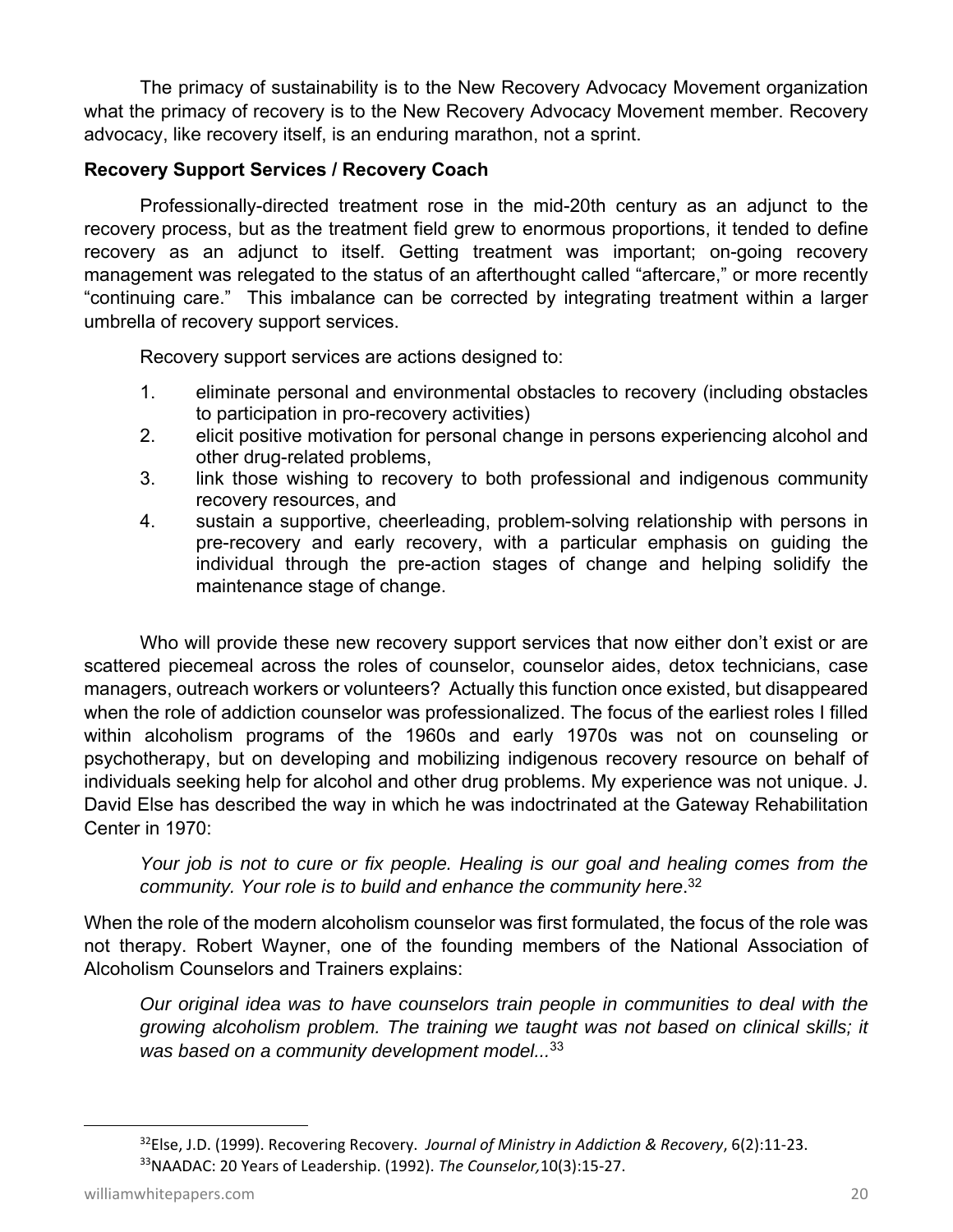In the rush to professionalize, the focus shifted from resources and relationships in the alcoholic's natural environment that could help initiate and sustain recovery to the alcoholic's cells, thoughts and feelings. The dominant influence shifted from the discipline of community development to the discipline of psychotherapy.<sup>34</sup> The New Recovery Advocacy Movement seeks a shift in focus from the unique pathology of the addicted individual to the social ecology of addiction and addiction recovery.

While recovery support functions could be integrated into many roles within the addiction treatment "continuum of care," it may be easiest to simply create the new role of *recovery coaches* (or what some are calling *recovery guides* or *recovery support specialists*) and integrate these specialists into the many service settings in which alcoholics and addicts are encountered. The focus of the recovery coach role must be one of tapping the service ethic of the indigenous community--not on replacing that ethic with paid service activity. The focus must be on recovery resource development and linkage rather than on traditionally delivered direct service.

There will be many questions to address in the formulation and implementation of this new role.

- How shall this role be defined and delineated from existing services roles?
- How will this role be effectively integrated into a larger interdisciplinary service delivery team?
- What qualifications and competencies will be required to fill this role?
- How will "folk (experienced, firsthand, internal) knowledge" be valued in comparison to "formal (acquired, secondhand, external) knowledge." How should the financial compensation of the recovery coach compare to other service roles? Will the level of compensation allow us to recruit and retain the best recovery coaches?
- What standards of ethical conduct and boundary management should guide the relationship between the recovery coach and those they support?

All of these questions require serious and sustained discussion within the New Recovery Advocacy Movement and the larger addiction/recovery service arena. It will be important for the New Recovery Advocacy Movement to keep these positions/functions from being overly professionalized. The goal is not to speed the professionalization of this role, but to actually slow such processes and maintain the role's dynamic quality.

There is a danger that accompanies the growing recognition of the need for recovery support services. If the treatment field does not find a way to develop adequate recovery support services, these services may emerge as a separate system developed out of recovery advocacy organizations. The danger here is a separation between recovery support services and treatment services similar to the split that has long existed between the treatment and prevention fields. $35$  That split would not benefit the people both treatment and recovery advocacy

<sup>35</sup>I would like to acknowledge Don Malec of Recovery Communities United in Chicago for first asking me to think about this potential danger.

 $34$ For an elaboration of this discussion, see White, W. (2002). A lost vision: Addiction counseling as community organization. *Alcoholism Treatment Quarterly* 19(4):1‐32.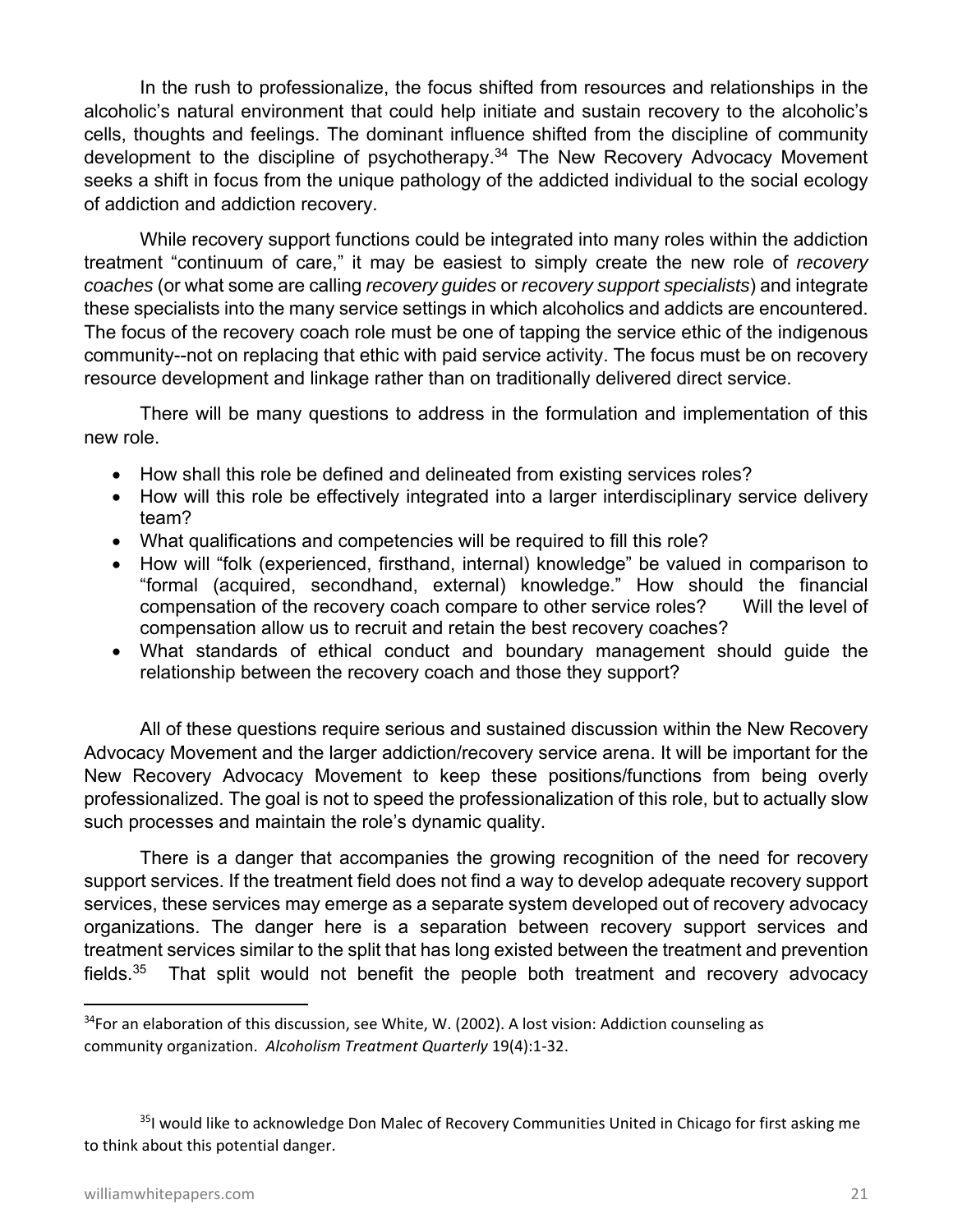organizations are pledged to serve and could result in recovery advocacy organizations competing with treatment agencies for a shrinking pool of funding.

#### **Recovery-oriented Systems of Care**

- o One function of the New Recovery Advocacy Movement will be to influence professionally-directed addiction treatment toward a more recovery-oriented system of care. Briefly, this will entail such changes as:
- the Integration of medical/psychotherapy model of treatment with community development models of recovery
- an aggressive approach to eliminating personal and environmental obstacles to recovery ("recovery priming")
- the reconceptualization of treatment from that of the first line of response to addiction to a last resort--a safety net for those requiring resources beyond indigenous recovery support systems, e.g., family and extended family, the church, mutual aid groups
- a shift from time-limited acute interventions to long-term recovery management--a shift from treatment planning to recovery planning<sup>36</sup> --and the abandonment of such concepts as *discharge* and *aftercare*
- a shift in locus of service delivery from the treatment institution to the natural environment of the client, and
- a shift from a hierarchical (expert-patient) helping model to a partnership (sustained recovery management) model.<sup>37</sup>

#### **Recovery Pathways/Style**

Anatole Broyard once observed that "every seriously ill person needs to develop a style for their illness",<sup>38</sup> and I would add, "a style for their recovery." If we carefully listen to the stories of recovered and recovering people, we will find a staggering diversity of such styles of addiction and recovery. We have yet to coin the words to depict such variations. If we are truly serious about recognizing and celebrating the growing pluralism of the culture of recovery, then we need to evolve a language that depicts such diversity. One area of substantial variation involves whether (and the degree to which) addiction and recovery are pursued as solo or shared experiences. I have earlier described acultural (addiction isolated from other addicts), bicultural (dual membership in the culture of addiction and the larger society) and culturally enmeshed (a life consumed by and within the culture of addiction) styles of addiction and counterpart styles of recovery.<sup>39</sup> But a simpler language is needed to describe such variations. Here are some possibilities.

1. *Affiliated recovery* is a phrase that depicts the traditional pathway of initiating and sustaining recovery within an organized recovery mutual aid society. Affiliated recovery would include those individuals who are recovering within the framework of AA/NA or in such 12-step

<sup>36</sup>See Borkman, T. (1997. Is recovery planning any different from treatment planning. *Journal of Substance Abuse Treatment,*15(1):37‐42.

<sup>37</sup>See Eisler, R. (1987). *The Chalice and the Blade*. San Francisco: Harper Collins Publishers.

<sup>38</sup>Broyard, A. (1992). *Intoxicated by My Illness.* New York: Fawcett Columbine

<sup>39</sup>White, W. (1996). *Pathways from the Culture of Addiction to the Culture of Recovery.* Center City, Minnesota: Hazelden.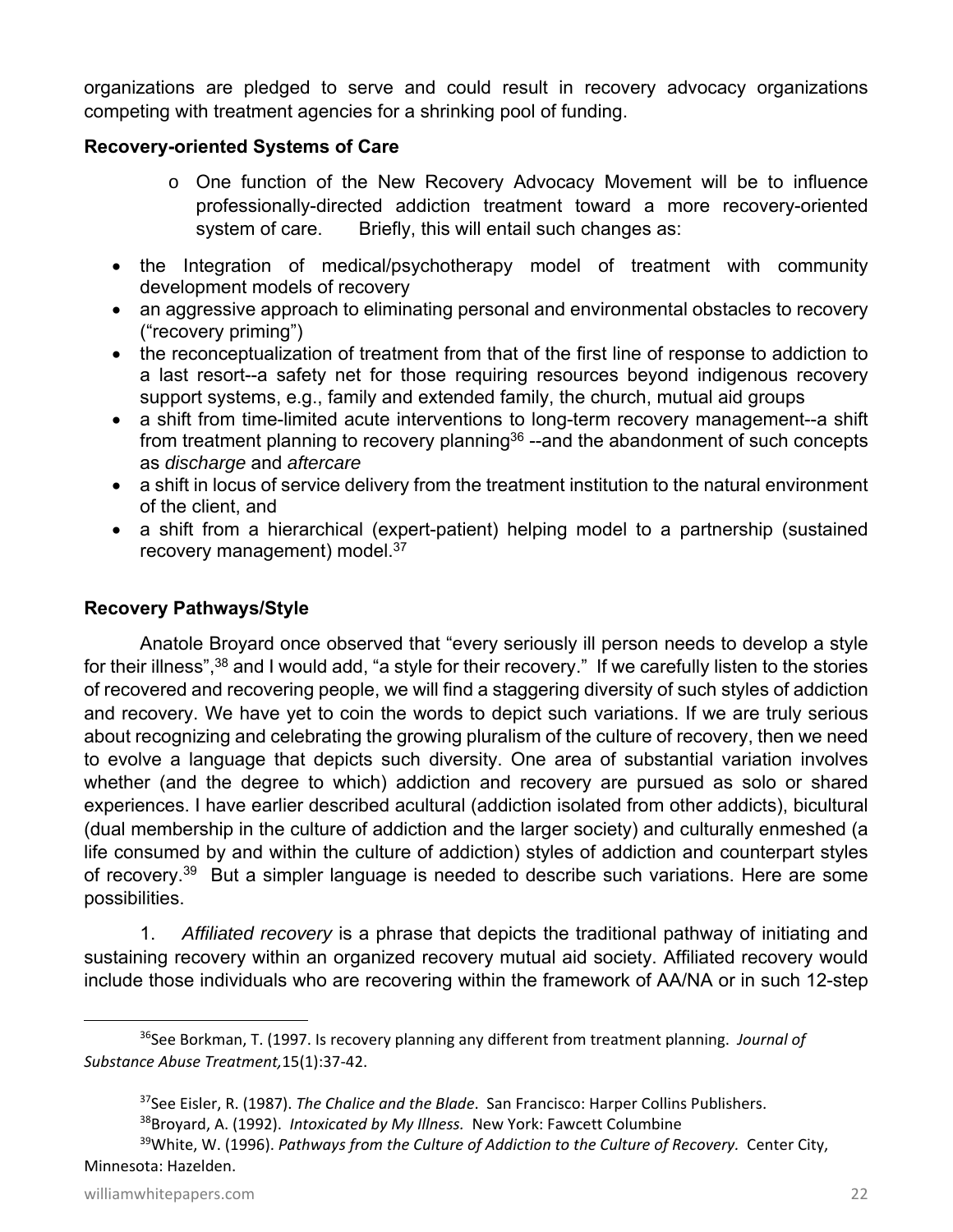alternatives as Secular Organization for Sobriety or LifeRing. The term would also apply to those individuals who are recovering via participation either in specialized addiction ministries or broader religious pathways of recovery in which addiction is framed as a sin and recovery is defined in terms of redemption and living within a sober, faith-based community.

2. *Virtual recovery* or *cyber-recovery* is a phrase that describes people who have initiated or sustained their recovery from addiction through internet discussion and support groups, without face-to-face contact with other people in recovery.

3. *Disengaged recovery* is a term that depicts people who initiated their recovery within a professionalized treatment context or a recovery mutual aid group, perhaps even sustained that recovery for an extended period of time within that professional or mutual aid structure, but then disengaged from active participation while continuing to maintain their sobriety and emotional health through other methods. Such eventual disengagement is anticipated and encouraged in some groups (e.g., Women for Sobriety). It also occurs in traditional Twelve Step recovery groups much more frequently than publicly acknowledged, but this style of recovery has not been "blessed" by the Twelve Step community.<sup>40</sup>

4. *Solo recovery* is a term that describes people who recover from severe alcohol and other drug problems without the aid of either professionally-directed treatment or participation in recovery support groups. Terms such as *maturing out, natural recovery, spontaneous remission, auto-remission*, and *untreated recovery* have been used in the addiction research community to depict this phenomenon. The acknowledgment of solo recovery is an important step in celebrating the growing pluralism of the culture of recovery in the United States, but it is likely that this term will give way to other yet to be coined terms. The reason is that studies of natural recovery confirm that most people who recovery from addiction without the aid of treatment or support groups do so with significant family and social support for their personal recovery. One of the challenges of involving people in solo recovery in the New Recovery Advocacy Movement is that many such individuals shed alcohol and other drug problems without incorporating addiction or recovery into their personal identity and story. It will require visible accounts of solo recovery for such individuals to self-identify themselves and consider participation in this movement.

5. *Manual-guided recovery* is a term reflecting a mid-point between affiliated and solo recovery. Here the individual seeks outside assistance in the form of a written manual that provides a highly proceduralized approach to altering his or her relationship with alcohol and other drugs without face-to-face contact with others in recovery. As more of these manuals move on to the Internet, the paths of virtual recovery and manual-guided recovery are likely to merge.

<sup>&</sup>lt;sup>40</sup>Given that open acknowledgment of this phenomenon is likely to stir controversy and powerful resistance in some circles, I will briefly elaborate. I believe that sustained participation in mutual aid groups is an essential sobriety maintenance function for many people, that such sustained participation is a framework for spiritual fulfillment and meaningful social fellowship for many people, and that the survival of mutual aid groups as viable organizations requires a cadre of leaders and elders committed to sustained involvement. This does not alter the fact that many people with severe and persistent alcohol and other drug problems can and do achieve sustained recovery without life-long participation in such groups. This is also a way of stating my belief that the impact of AA and NA on America=s alcohol‐ and other drug‐related problems far exceeds the impact reflected in the number of active members at any point in time.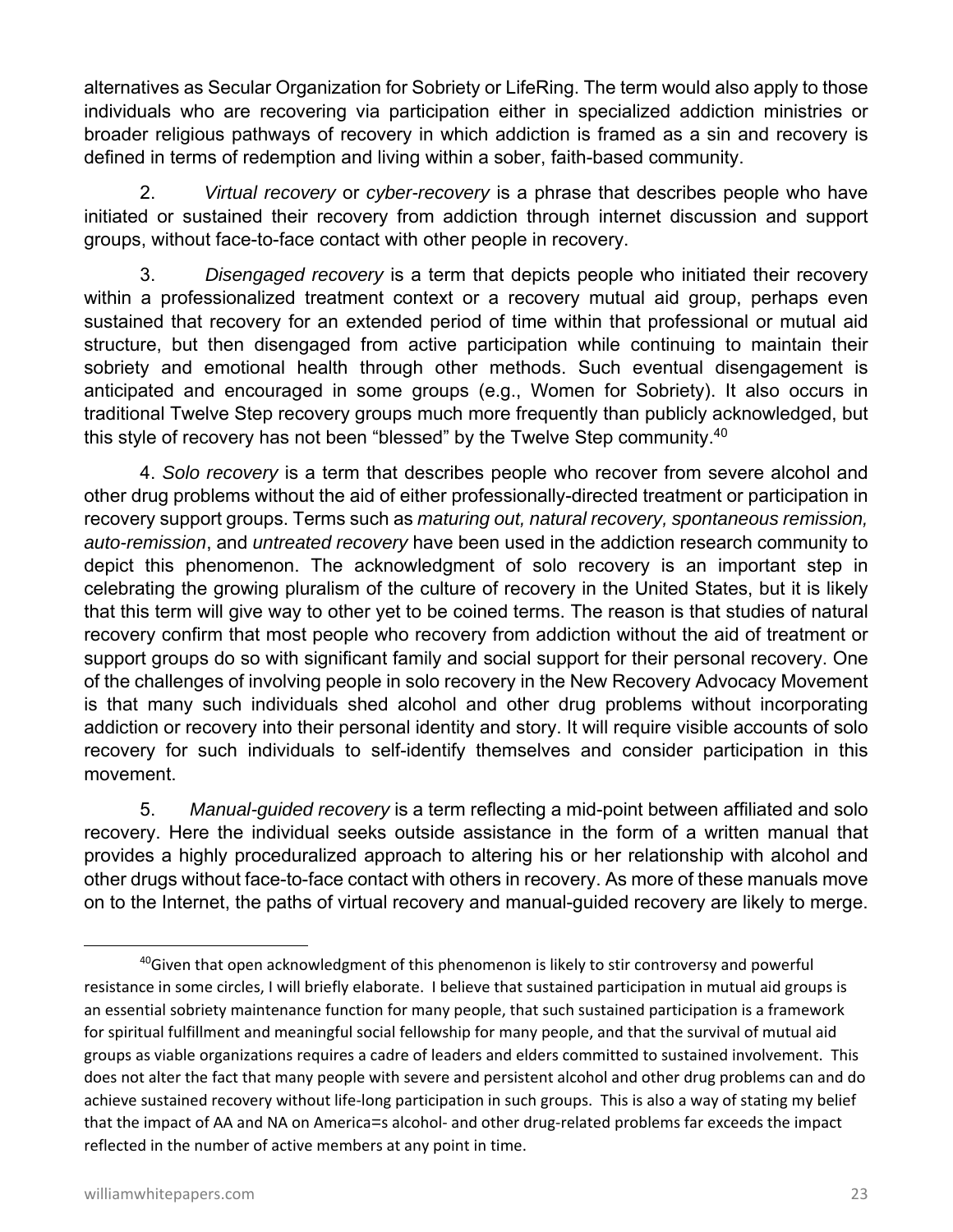There may be better words to depict the unspoken realities and diversities of these recovery pathways. As the diversity of recovery paths becomes more fully charted and culturally known, we will evolve new terms to depict this diversity at the same time the need for such designation will likely diminish. Once charted and known, what will become increasingly important to the New Recovery Advocacy Movement is that people ARE in recovery, not how that recovery was achieved or is being sustained.

#### **Presenting the Faces and Voices of Recovery / Living Proof**

It is only when we reach a critical mass of people in America who personally know someone in stable recovery that attitudes toward addiction and the possibility of recovery will change. This is how attitudes toward a number of illnesses changed. The death sentence connotations of cancer, for example, changed only when known survivors of cancer reached a point of critical mass in the culture. The problem with addiction recovery is this: Most people already know someone in stable recovery from addiction but they don't know of this individual's recovery status because it has been withheld. It is when that status becomes known that people have to confront their own stereotypes about addiction and recovery. That's why "coming out" or "going public" (declaring one's stigmatized identity) is a political act. What the New Recovery Advocacy Movement is advocating is "reverse passing" -- the creation of a cadre of people declaring their recovery status who could continue to "pass" if they chose to. One wonders what it would mean to those actively addicted and to the citizens of this country to witness people in incomprehensible numbers marching in Washington to proclaim their stable and enduring recovery from addiction.

The strategy of "Putting a Face on Recovery" and offering "Living Proof" is a sound one, but the question is how do we launch and sustain this campaign without doing harm to those at the forefront of this campaign? That harm is real and can come in the form of social, political, and financial discrimination. Given such potential harm, it is best to launch this campaign in phases, beginning with those who face the least harm to those who face potentially greater harm. This way, the success of the early campaign can serve to lessen the harm to those whose disclosures follow in the months and years after this first wave. The New Recovery Advocacy Movement does not need, is not asking, nor would desire, that all recovering people disclose their recovery status. What is needed is a vanguard of recovering people from all walks of life to challenge the stereotypes about addiction and recovery and to challenge the most objective forms of prejudice and discrimination. This vanguard will be to the New Recovery Advocacy Movement what the Freedom Riders were to the Civil Rights Movement.

In calling for such a vanguard, we should be fully cognizant of the price members of this vanguard may pay for their disclosure and build in supports to counter such effects. Erving Goffman in his classic work, *Stigma*, notes the potential price of forsaking anonymity:

*The problems associated with militancy are well known. When the ultimate political objective is to remove stigma from differentness, the individual may find that his very efforts can politicize his own life, rendering it even more different from the normal life initially denied him--even though the next generation of his fellows may greatly profit from his efforts by being more accepted*. 41

<sup>41</sup>Goffman, I. (1963). *Stigma: Notes on the Management of a Spoiled Identity*. New York: Simon and Schuster, p. 114.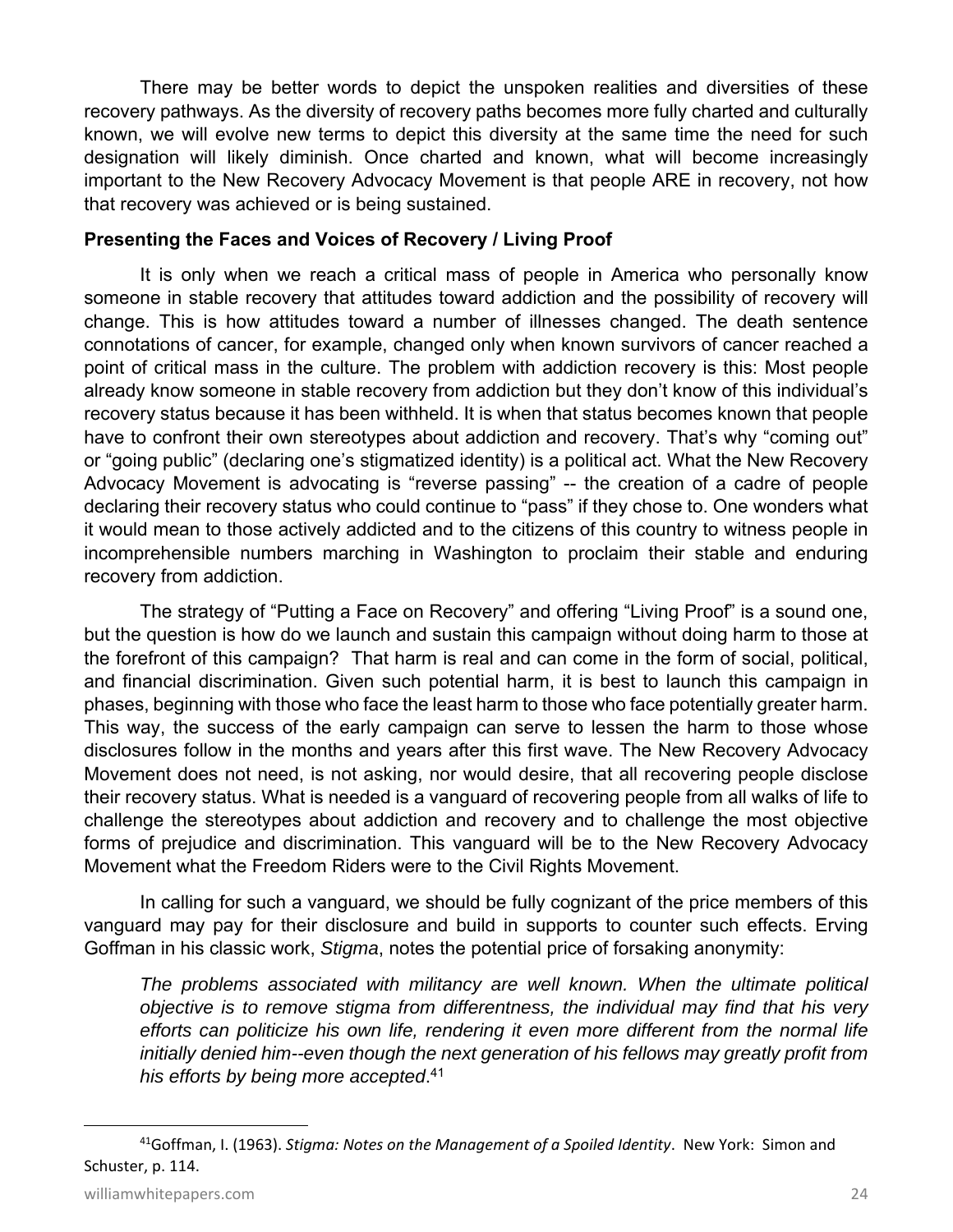We do not want the recovery community to become a community of pariahs who, once identified, face greater social sequestration and discrimination. We need to identify the exact ways in which recovering people could be harmed by "coming out"<sup>42</sup> and communicate those risks to those inside the New Recovery Advocacy Movement at the same time we seek to alter those very conditions. By phasing the process of "going public" from those with least to those with greater risks in disclosing, it might be possible to reduce and manage such harm. The New Recovery Advocacy Movement can recruit this vanguard while fully respecting the timing of participation in this effort as well as the decision to withhold public disclosure of recovery where to do so would by injurious to individuals or their families. There is much we could learn on this issue by studying the history of the gay, lesbian, bi-sexual and transgender rights movement.

New Recovery Advocacy Movement organizations might consider altering the phrase "Putting a face on recovery" to "Presenting the faces and voices of recovery." This shift emphasizes two things. First, there needs to be many faces put on recovery to convey the growing size of communities of recovery, and there needs to be many faces to reduce the individual vulnerability of going public. This vulnerability stems both from social/occupational/economic injury that could accompany disclosure and the challenge to, in the words of Bill Wilson, "keep those fool egos of ours from running hog wild..."43 The vulnerability of a recovering person is magnified when they stand alone under a media spotlight; the strength of recovering people is enhanced when they stand together in such numbers that no spotlight can focus on one face or fully encircle them. This might be called the power of the plural that has long marked addiction recovery: the discovery that what cannot be achieved alone can be achieved together.

#### **Story**

If there is anything at the heart of the recovery process it is surely the processes of story reconstruction and storytelling. Arthur Frank has eloquently detailed the way in which "seriously ill people need to become storytellers in order to recover the voices that illness and its treatment often take away".44 Many recovering people experience a need to "reclaim their voice" because that voice was culturally suppressed or abdicated. Those addicted and those recovering from addiction have had multitudes of professional specialties and social and religious reformers speaking about them and on their behalf, but rarely have their first-person voices been heard without the filter of professional/moral interpretation. The New Recovery Advocacy Movement is in part a declaration that recovering people should be speaking for themselves--should be playing a part in shaping the knowledge base of addiction medicine and addiction counseling as well as having a role in shaping social policies that affect the lives of addicted and recovering people. It is in the transition from personal recovery to social/political advocacy that recovering people discover the "connection between telling their stories and changing the world".45

 $^{42}$ Such injury could include job discrimination related to hiring, advancement, discharge particularly in positions calling for either high moral character (clergy, teachers, political appointments, etc.) or security clearances; financial harm due to lost clients; discrimination in divorce, child custody, or adoption hearings; decreased access to or increased costs of health and life insurance; embarrassment or social ostracism of family members; etc.

<sup>&</sup>lt;sup>43</sup>Quoted in: Bill Wilson's New York Times Obituary. http://www.aahistory.com/aa/Bills\_obit.gif

<sup>44</sup>Frank. A. (1995) *The Wounded Storyteller: Body, Illness and Ethics*. Chicago: University of Chicago Press, p. xii.

<sup>&</sup>lt;sup>45</sup>I would like to acknowledge John Magisano for calling this point to my attention.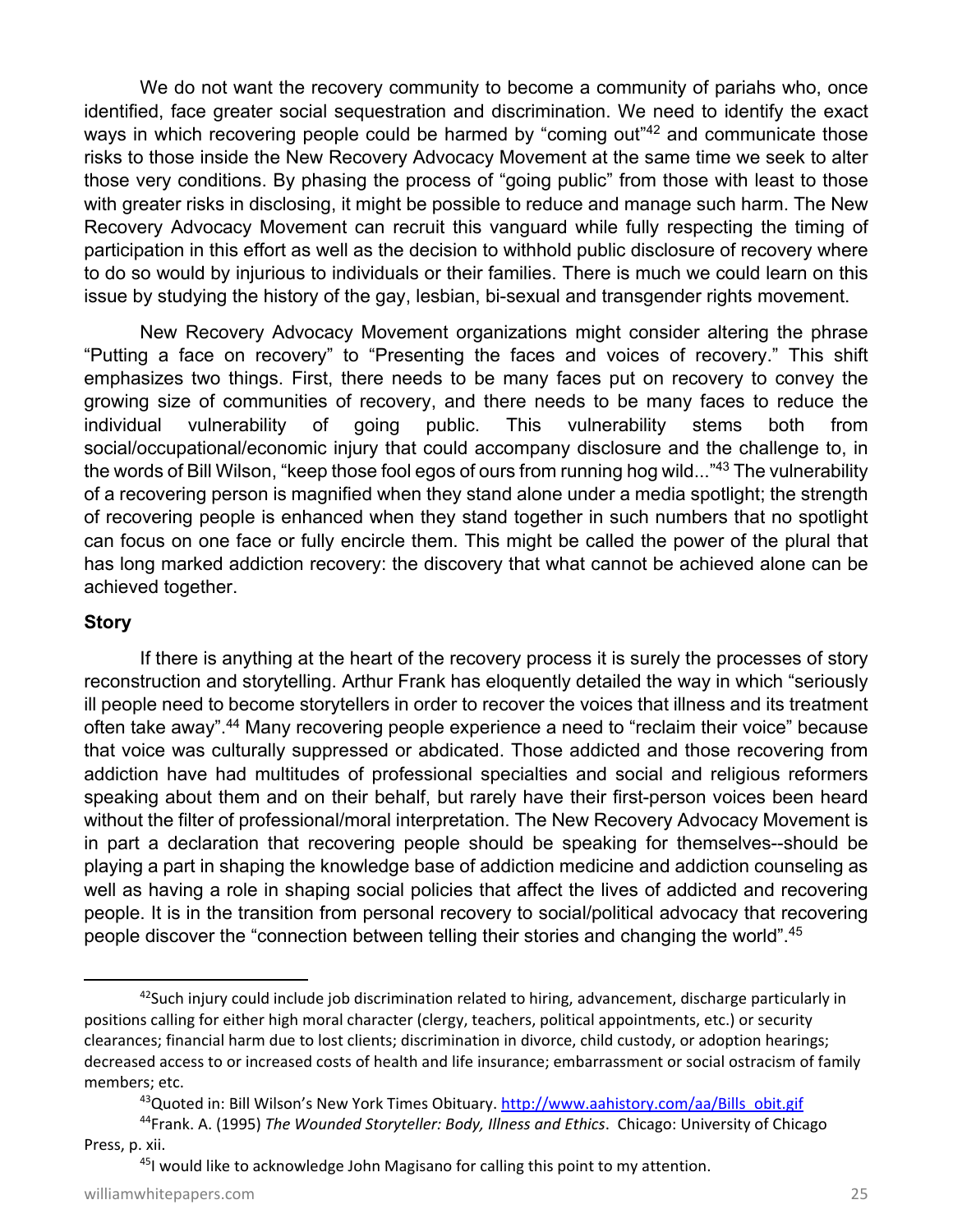The New Recovery Advocacy Movement, in calling on recovering people to "put a face on recovery" and offer "living proof" of recovery, is inviting a contingent of recovering people to tell their story to a new audience--not to themselves, to treatment professionals, or each other, but to the larger social community. And yet it will be important for members of the New Recovery Advocacy Movement to discuss how this public story should differ from the one shared in the counselor's office, in face-to-face mutual aid meetings, and in online support groups. At local and national levels, we need to ask ourselves the following questions:

- 1. What message do we want these stories to convey?
- 2. How can that message be best presented?
- 3. Who can best present this message?

When we move from mutual aid to recovery education/advocacy, we will need to redefine the meaning of "telling our story." We will need to stay message focused and avoid the temptation of overly dramatizing addiction and overly romanticizing recovery.

The New Recovery Advocacy Movement needs to convey a new language, new ideas, and new images about addiction recovery. We need to replace the flailing efforts of the cornered celebrity-addict to verbally extricate himself or herself from their latest public indiscretion with the more reasoned voices of those speaking not from a position of crisis but from a platform of stable and enduring recovery. The purpose of this storytelling is not emotional catharsis or anchoring one's own recovery. Instead, it is to: 1) send a message of hope to those still impacted by AOD problems, 2) place AOD problems in their larger context, and 3) form an emotional bridge between those in recovery and those who have never experienced AOD-related problems. The second of these goals requires depicting how society, through its misconceptions, misinformed policies, and inadequate resources has amplified the problems of addiction and inadvertently erected barriers to recovery. The third goal is to demystify addiction and recovery- -to place addiction within the rubric of having experienced brokenness and separation from others. By placing addiction and recovery within the larger rubrics of adversity and the struggle to heal and be whole again, the separation--the "We-They" thinking--between addicted and recovering people and the larger community is bridged. The point of telling recovery stories publicly is not what it does therapeutically for the storyteller, but what it does to and for the listeners.

#### **Responsibility, Gratitude, Service**

I noted earlier that the New Recovery Advocacy Movement must find a fresh approach to enlist public support. While there are many rights issues that fall within the umbrella of this movement, I don't think appeals to injustices and rights will work with a citizenry that is losing its capacity to attend to new claims in this area. But there is a way that the New Recovery Advocacy Movement can present itself in a way that taps the core values of communities of recovery and, by doing so, bring something that is desperately needed in the larger culture. The emerging New Recovery Advocacy Movement is as much a responsibility movement as a rights movement. The message is a fresh one.

*Through our addiction, we have wounded ourselves, our families and our communities. In gratitude for the gift of recovery, we declare our responsibility to manage our own recovery, to make restitution for the injuries we have inflicted on others, to carry a message of hope to others, and to contribute to the larger health of the community.*